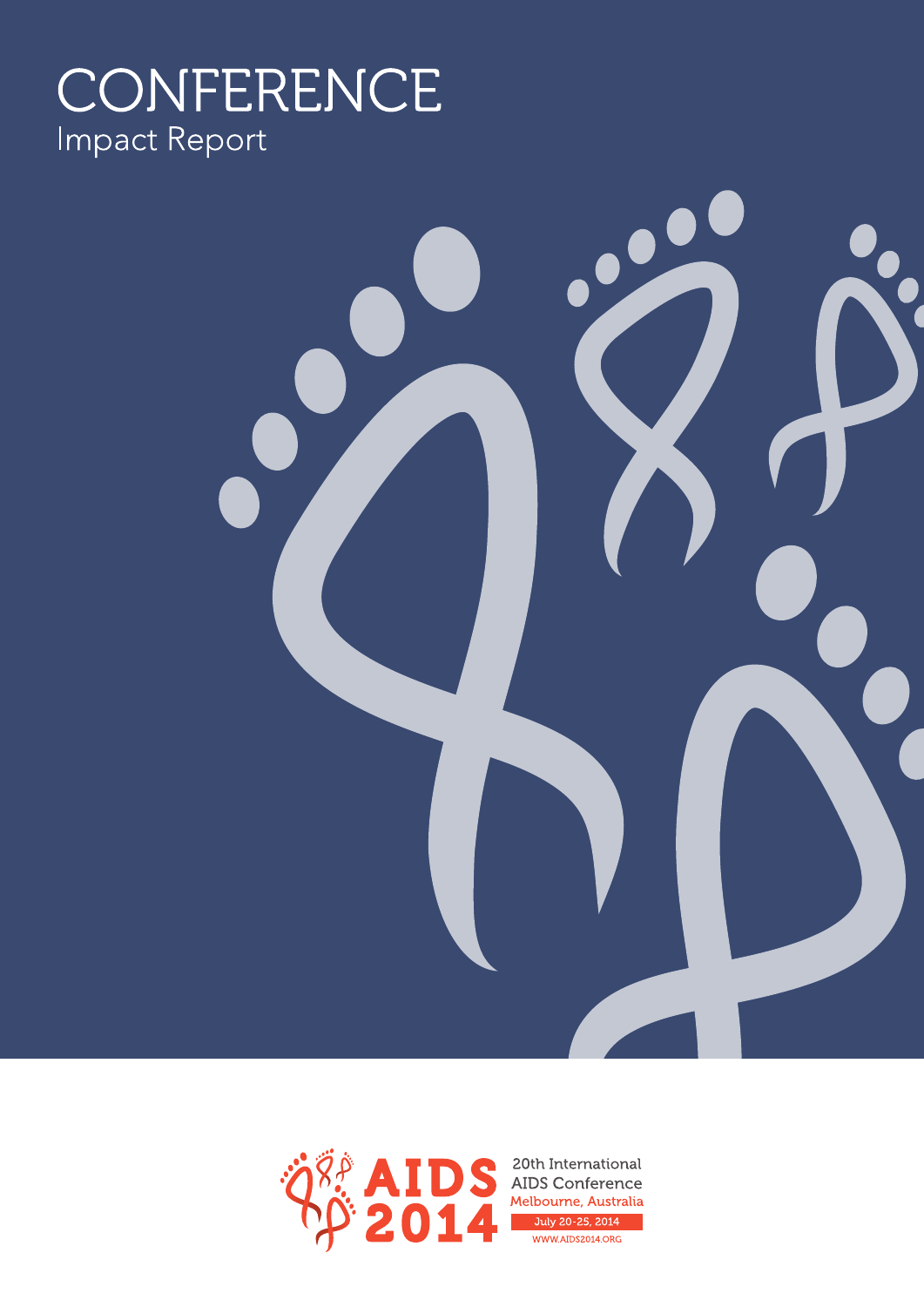

20<sup>th</sup> International AIDS Conference July 20-25 2014 Melbourne, Australia

© 2015 Copyright International AIDS Society (IAS)

International AIDS Society Avenue de France 23 CH 1202 Geneva **Switzerland** Tel: +44 22 710 08 00 Fax: +41 22 710 08 99 Email: info@iasociety.org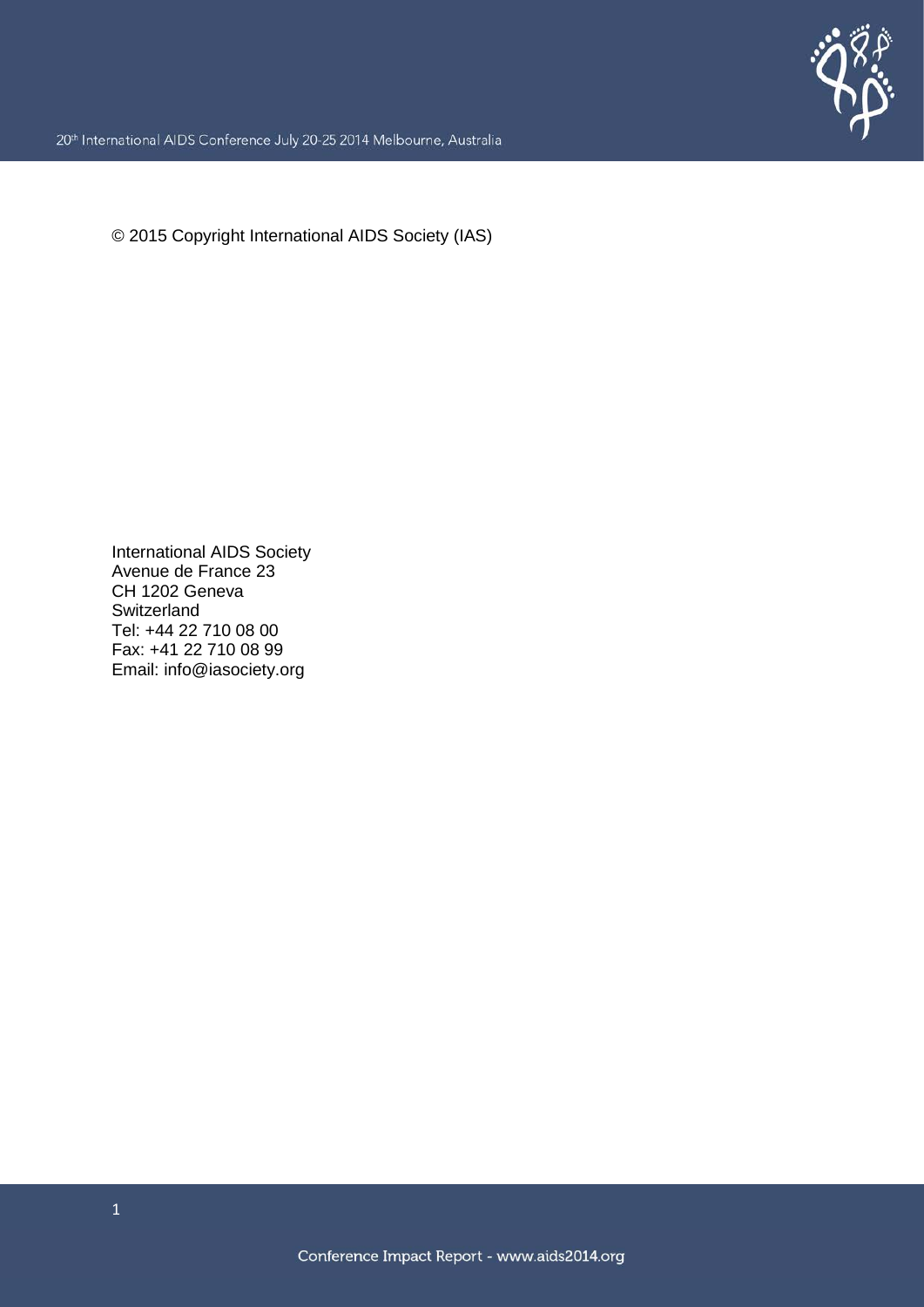20<sup>th</sup> International AIDS Conference July 20-25 2014 Melbourne, Australia

# **TABLE OF CONTENTS**

| Did the conference influence delegates' individual and/or organization's work?14            |  |
|---------------------------------------------------------------------------------------------|--|
|                                                                                             |  |
| Increase in motivation/commitments and affirmation of current work focus and/or strategy 17 |  |
|                                                                                             |  |
| New and improved work policies, strategies, methodologies and practices 18                  |  |
|                                                                                             |  |
|                                                                                             |  |
|                                                                                             |  |
| Did the conference have any impact/influences beyond delegates and their organization?22    |  |
|                                                                                             |  |
|                                                                                             |  |
|                                                                                             |  |
|                                                                                             |  |
|                                                                                             |  |
|                                                                                             |  |
|                                                                                             |  |
|                                                                                             |  |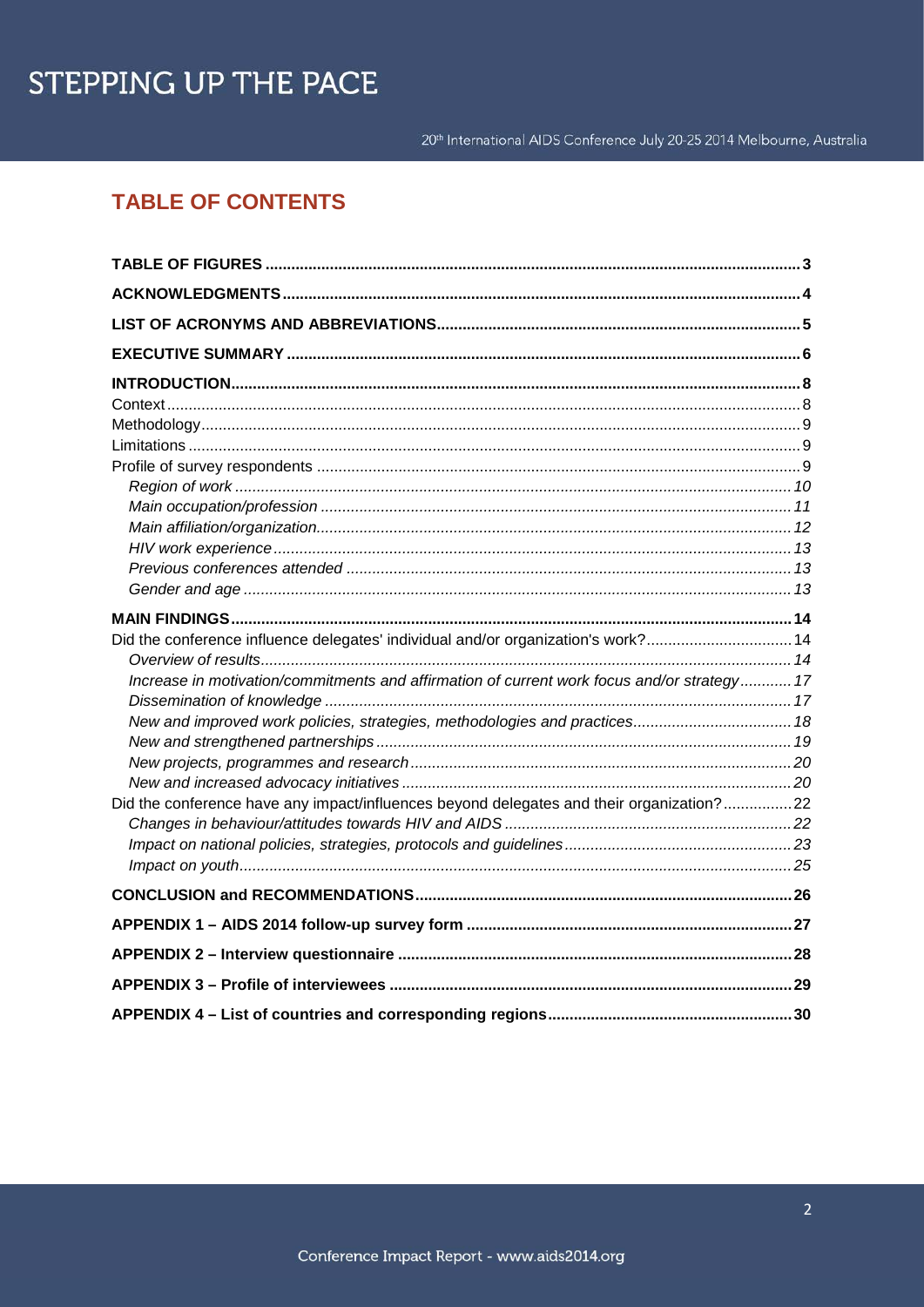

# **TABLE OF FIGURES**

| Figure 1. Survey respondents' main region of work (based on country of work) 10              |  |
|----------------------------------------------------------------------------------------------|--|
|                                                                                              |  |
|                                                                                              |  |
| Figure 4. Did the conference influence delegates' individual and/or organization's work?  14 |  |
| Figure 5. Types of conference influences on individual and/or organization's work 16         |  |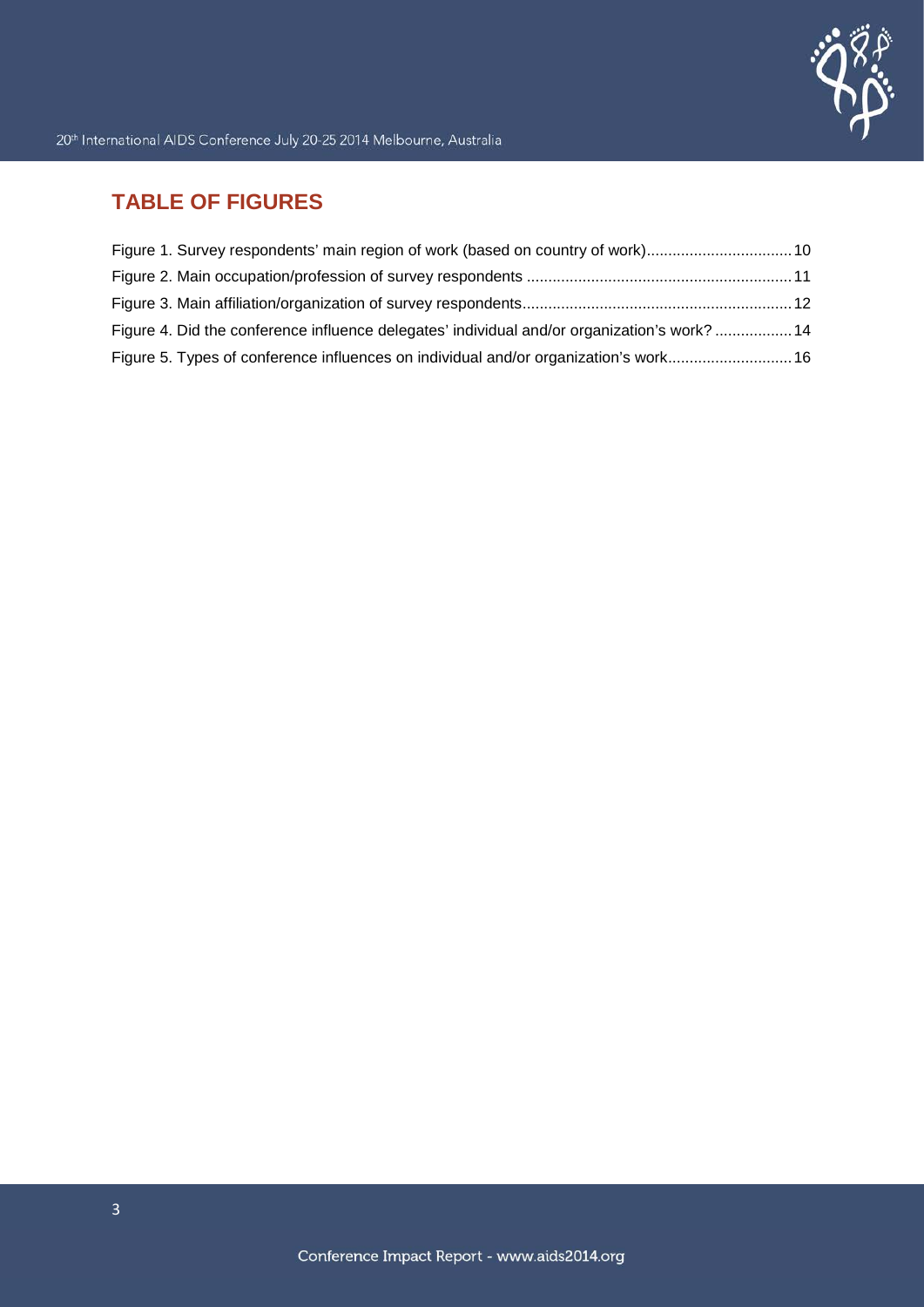20<sup>th</sup> International AIDS Conference July 20-25 2014 Melbourne, Australia

# **ACKNOWLEDGMENTS**

The author of this report is Laetitia Lienart, Evaluation Consultant, who conducted the AIDS 2014 follow-up survey.

We wish to thank the 527 delegates who completed the online survey and the 11 individuals who kindly agreed to be interviewed by Skype/phone.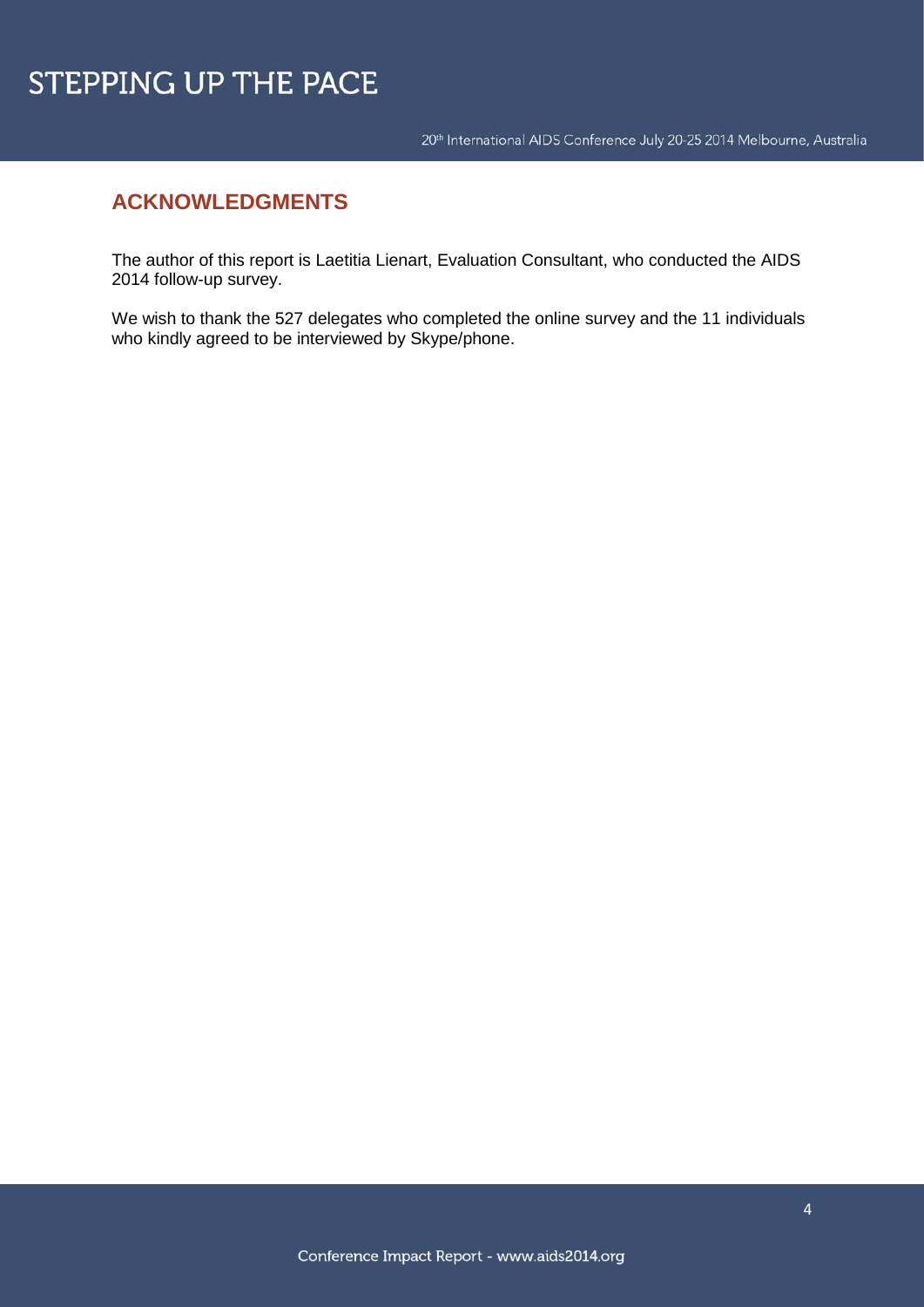

# **LIST OF ACRONYMS AND ABBREVIATIONS**

| <b>AIDS 2008</b> | XVII International AIDS Conference (Mexico City, Mexico, 2008)              |
|------------------|-----------------------------------------------------------------------------|
| <b>AIDS 2010</b> | XVIII International AIDS Conference (Vienna, Austria, 2010)                 |
| <b>AIDS 2012</b> | XIX International AIDS Conference (Washington, D.C., USA, 2012)             |
| <b>AIDS 2014</b> | 20 <sup>th</sup> International AIDS Conference (Melbourne, Australia, 2014) |
| <b>ART</b>       | Antiretroviral therapy                                                      |
| <b>ARV</b>       | Antiretroviral                                                              |
| <b>CCM</b>       | <b>Country Coordinating Mechanism</b>                                       |
| <b>CSW</b>       | Commercial sex worker/s                                                     |
| <b>EMTCT</b>     | Elimination of mother-to-child transmission                                 |
| <b>HCV</b>       | Hepatitis C virus                                                           |
| <b>IAC</b>       | International AIDS Conference                                               |
| <b>IAS</b>       | <b>International AIDS Society</b>                                           |
| <b>IDU</b>       | Injecting drug user                                                         |
| <b>JIAS</b>      | Journal of the International AIDS Society                                   |
| <b>LGBT</b>      | Lesbian, gay, bisexual and transgender                                      |
| <b>MNCH</b>      | Maternal, neonatal and child health                                         |
| <b>MoH</b>       | Ministry of Health                                                          |
| <b>MSM</b>       | Men who have sex with men                                                   |
| <b>NGO</b>       | Non-governmental organization                                               |
| <b>PEP</b>       | Post-exposure prophylaxis                                                   |
| <b>PEPFAR</b>    | U.S. President's Emergency Plan for AIDS Relief                             |
| <b>PLHIV</b>     | People living with HIV                                                      |
| <b>PMTCT</b>     | Prevention of mother-to-child transmission                                  |
| <b>PrEP</b>      | Pre-exposure prophylaxis                                                    |
| STI              | Sexually transmitted infection                                              |
| <b>TasP</b>      | Treatment as prevention                                                     |
| TB               | Tuberculosis                                                                |
| <b>TG</b>        | Transgender                                                                 |
| <b>UNAIDS</b>    | Joint United Nations Programme on HIV/AIDS                                  |
| <b>UNICEF</b>    | <b>United Nations Children's Fund</b>                                       |
| <b>USA</b>       | <b>United States of America</b>                                             |
| <b>WHO</b>       | World Health Organization (United Nations)                                  |
| <b>YPLHIV</b>    | Young people living with HIV                                                |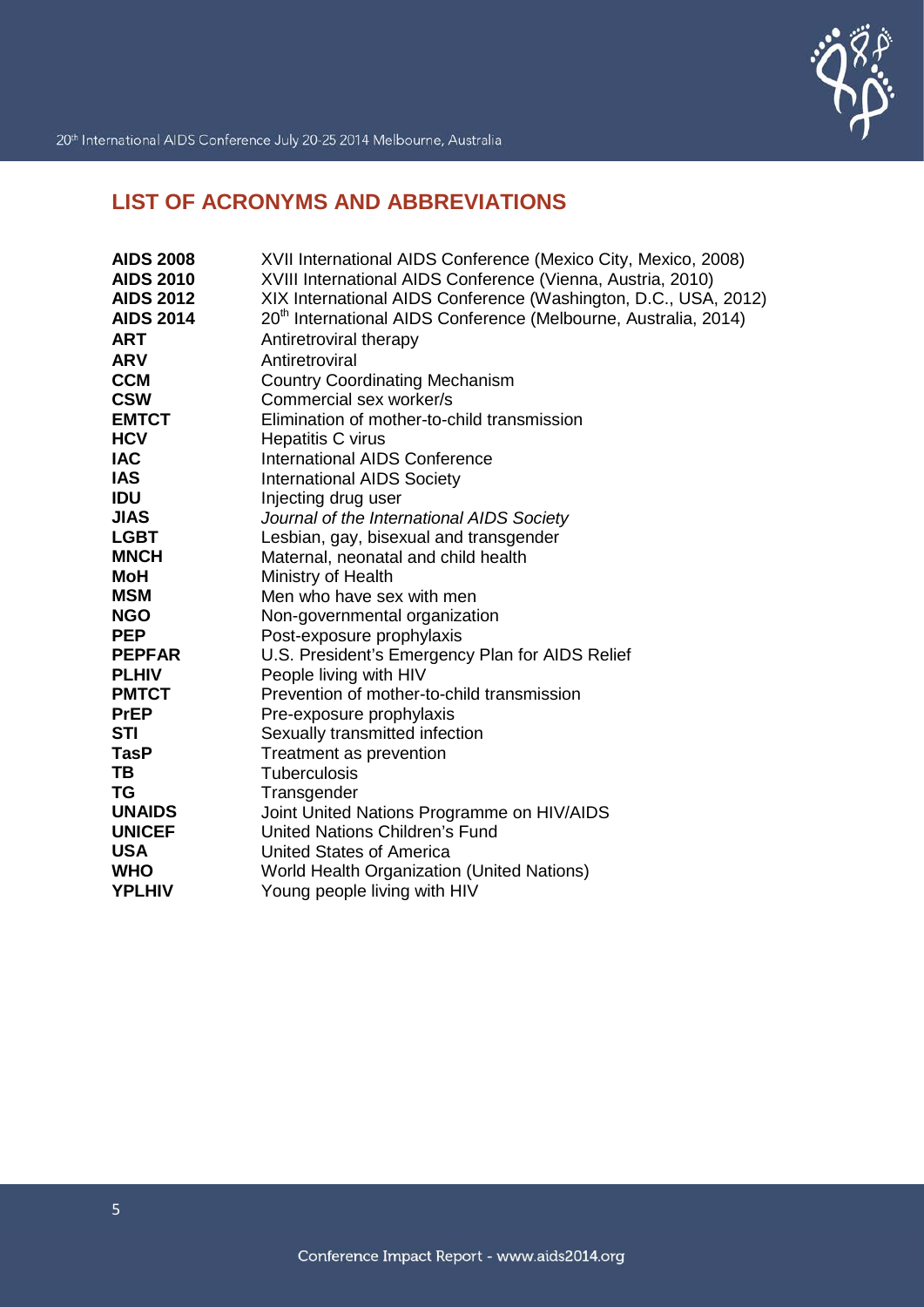# **EXECUTIVE SUMMARY**

The 20th International AIDS Conference (AIDS 2014) was held in Melbourne, Australia, from 20 to 25 July 2014, attracting nearly 12,000 participants from almost 200 countries. As in 2008, 2010 and 2012, a comprehensive evaluation of AIDS 2014 was conducted after the conference. In order to collect feedback from a wide range of delegates on the medium- to long-term influence of the conference, an independent evaluation consultant conducted an online follow-up survey in June 2015. A total of 527 conference delegates completed the survey, the majority of whom were health care workers/social services providers and researchers who worked mainly in Oceania, sub-Saharan Africa, South and South-East Asia and North America. In addition, interviews were conducted with 11 key stakeholders selected for their role in the conference planning and delivery process.

The majority of survey respondents indicated that AIDS 2014 had influenced their individual and/or organizations' work (79%). As for AIDS 2010 and AIDS 2012, the three most frequently noted influences were: 1) motivating people in their work on HIV; 2) affirming current work focus/strategy; and 3) sharing information, best practices and/or skills gained at the conference (each were selected by more than 60% of respondents). It is encouraging to note that 51% of respondents indicated that they had improved/refined work practices and/or methodologies, and that 44% had created new partnerships as a result of attending AIDS 2014.

In addition, about 25% of surveyed delegates reported that they were aware of the impact/influences that AIDS 2014 has had on other delegates and non-attendees. The diversity of examples cited by survey respondents is a clear indication that the International AIDS Conference has the potential to influence local, national, regional and global HIV responses in different areas. The conference serves as a catalyst for: the launch of key campaigns and strategies; policy change; updating of protocols and guidelines; better access to HIV-related services; increased awareness and advocacy; increased engagement of key leaders; increased funding of HIV-related programmes; better collaboration between national, regional and international stakeholders; new research and initiatives; and increased attention to the rights of most-at-risk populations.

This impact assessment is consistent with the results of the AIDS 2008, 2010 and 2012 follow-up surveys, again showing that far more than being simply a five-day event, the International AIDS Conference is a key forum for those working in HIV and AIDS, influencing both delegates and their organizations and reaching many non-attendees to accelerate local, national, regional and global responses to HIV.

However, feedback from interviewees suggested that the momentum gained at the conference lapses very quickly and that many good intentions and initiatives are left behind. This is mainly due to lack of time, combined with financial, logistical and political constraints faced by delegates once they are back in their country; it is also a result of the lack of concrete action plans to move key conference messages forward.

Interviewees therefore recommended that organizations/delegations attending the conference be invited to develop action plans with adequate follow-up mechanisms. These action plans would not only enhance the impact of the International AIDS Conference, but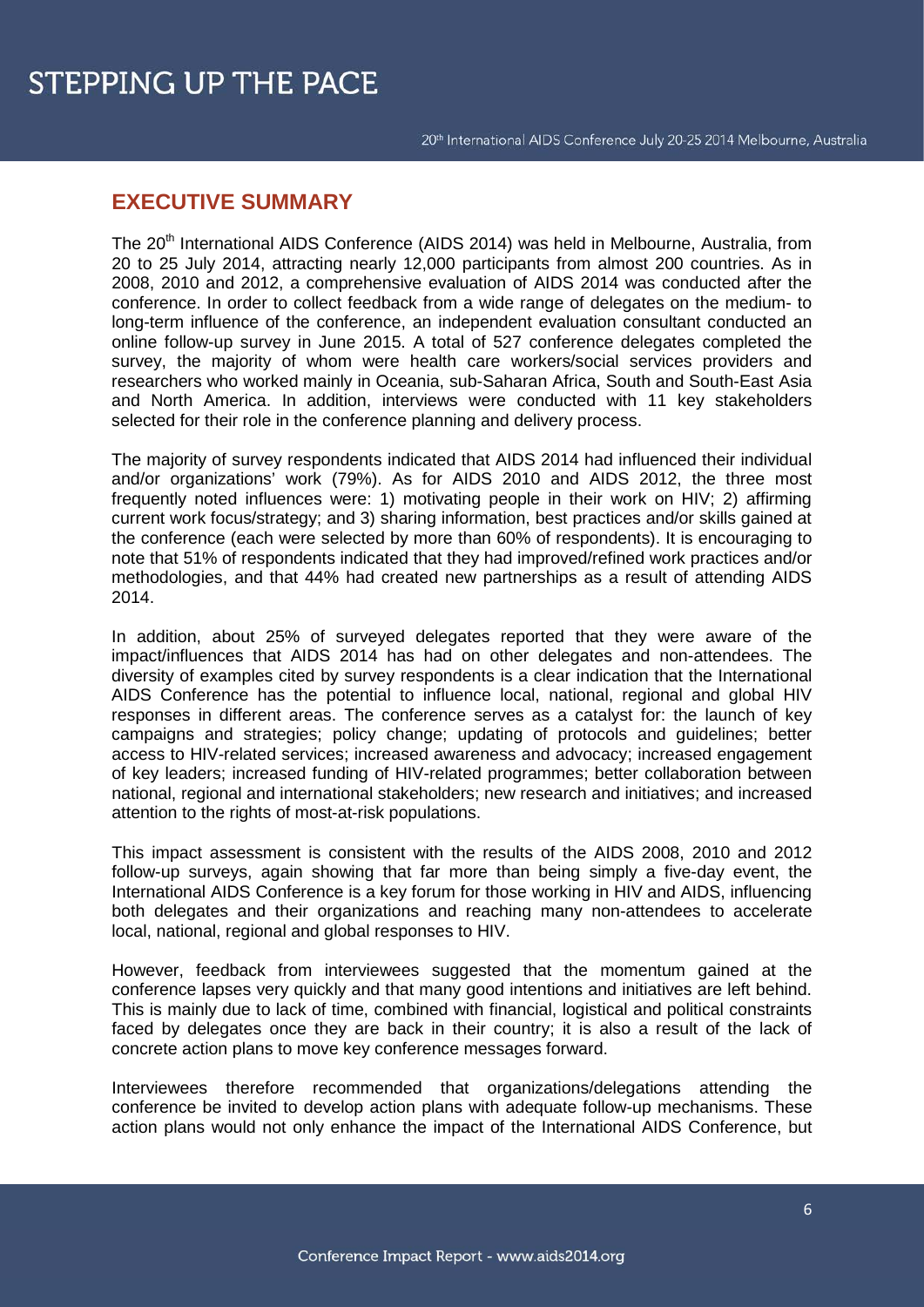

would also help assess the extent to which new targets announced at the conference are translated into concrete actions at the country and community levels.

Although it is very challenging to get a comprehensive picture of the real impacts of the conference through a single online follow-up survey, it is recommended that similar surveys and interviews be conducted for future International AIDS Conferences. If budget and time permit, it would also be ideal to set up a team of key experts who would be responsible for tracking the implementation status of key commitments made at the conference (at the financial, policy and programmatic levels) and reporting on their progress at the next conference.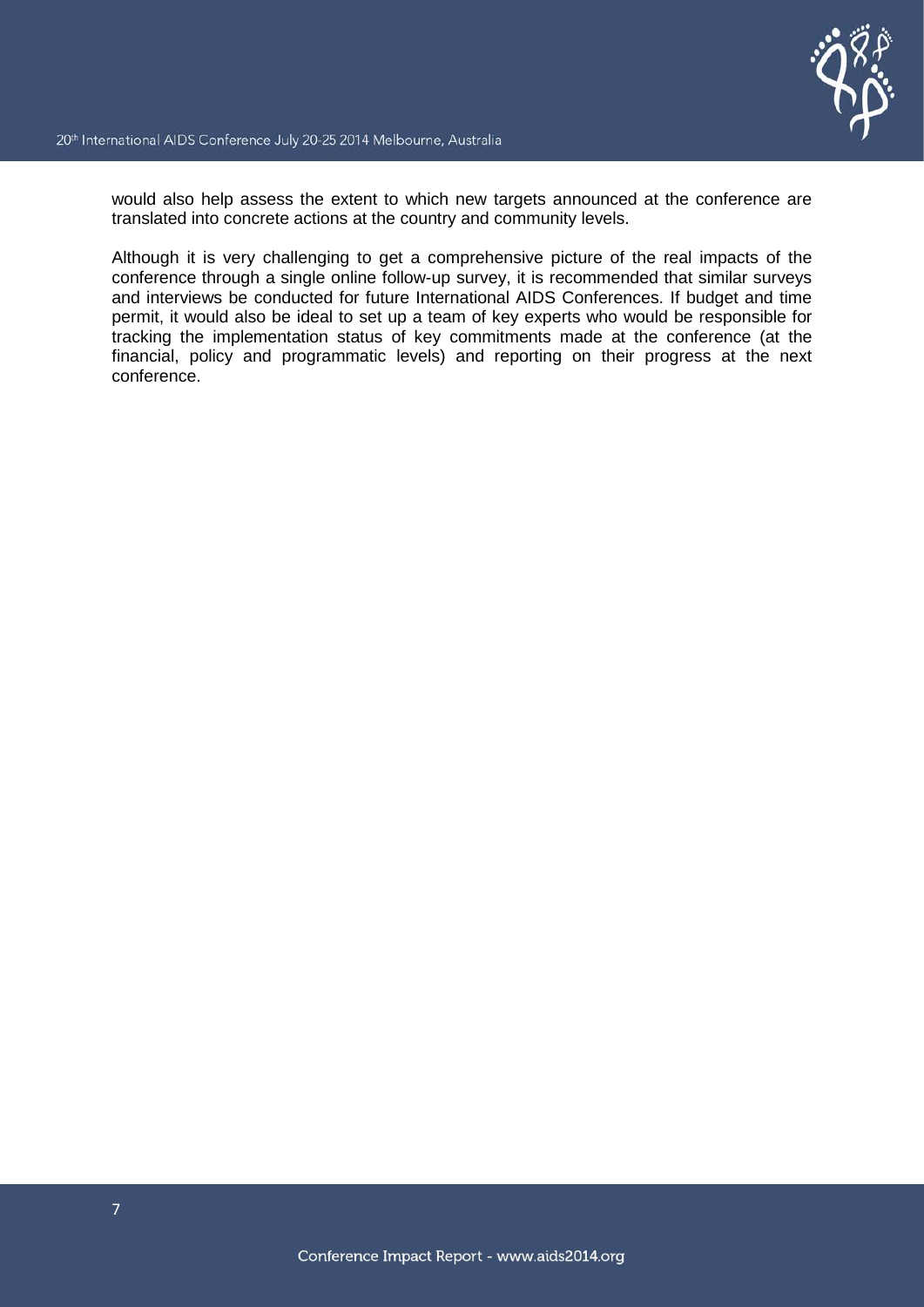# **INTRODUCTION**

#### **Context**

The 20<sup>th</sup> International AIDS Conference (AIDS 2014) was held in Melbourne, Australia, from 20 to 25 July 2014, attracting nearly 12,000 participants from almost 200 countries. A comprehensive evaluation of AIDS 2014[1](#page-8-0) was done, mainly through an online survey sent to delegates a few days after the conference had ended. This survey was completed by 2,017 delegates (a 25% response rate), most of whom were first-time attendees (56%). A number of other instruments were used to gather information on specific conference activities, areas and services. This included focus group discussions conducted during the conference.

The immediate objective of the evaluation was to collect feedback from delegates on the conference programme and support provided by the International AIDS Society (IAS<sup>[2](#page-8-1)</sup>) on site and online. The evaluation also focused on the main benefits gained by delegates and the way that they anticipated using them. It was found that, similar to the previous International AIDS Conferences (IACs) that were evaluated (AIDS 2006, AIDS 2008, AIDS 2010 and AIDS 2012), almost 100% of survey respondents reported that they had benefited from participating in the conference. The most frequently reported benefits were new knowledge (75%) and new contacts and/or opportunities for future collaboration (58%). As in 2008, 2010 and 2012, most respondents anticipated using what they had gained at the conference by sharing information with colleagues or peers (85%).

In June 2015, the AIDS 2014 Evaluation Coordinator, an independent consultant, emailed a follow-up survey to about 1,400 delegates<sup>[3](#page-8-2)</sup>. The main objective of this survey was to assess the medium-term impact of the conference on delegates' attitudes and practices in their HIV work (a copy of the survey form is available in Appendix 1). A total of 527 survey forms were completed (response rate of 38% vs. 17% for AIDS 2012). A similar survey was administered for the three previous conferences (AIDS 2008, AIDS 2010 and AIDS 2012)<sup>[4](#page-8-3)</sup>. In addition to the online survey, interviews were conducted with 11 key stakeholders selected for their role in the conference planning and delivery process. Most of these interviews were conducted through Skype in June 2015.

**.** 

<span id="page-8-2"></span>

<span id="page-8-1"></span><span id="page-8-0"></span><sup>&</sup>lt;sup>1</sup> The AIDS 2014 evaluation report is available on the  $\frac{\text{IAS website}}{\text{Abs} }$  as well as on the  $\frac{\text{AIDS}}{\text{SIO14}}$  website.<br>
<sup>2</sup> The International AIDS Society hosts the International AIDS Conference Secretariat.<br>
<sup>3</sup> The surv "yes" to the following question (displayed at the end of the survey): "As it is too early to assess the medium-term impact of the conference on your attitude and practice in your HIV work, we plan to conduct a follow-up survey in about 10 months' time. Would you agree to complete such a survey (it will contain maximum 10 questions)?" Out of 1,714 respondents, 1,415 replied

<span id="page-8-3"></span><sup>&</sup>quot;yes" (83%).  $\frac{4}{10}$  (83%).  $\frac{4}{10}$  reports are available on the IAS website through th[e Publications page,](http://www.iasociety.org/Press-center/Publications) under the section, "Reports" (AIDS 2012 Conference Impact Report, AIDS 2010 Follow-up Survey Report, AIDS 2008 Follow-up Survey Report).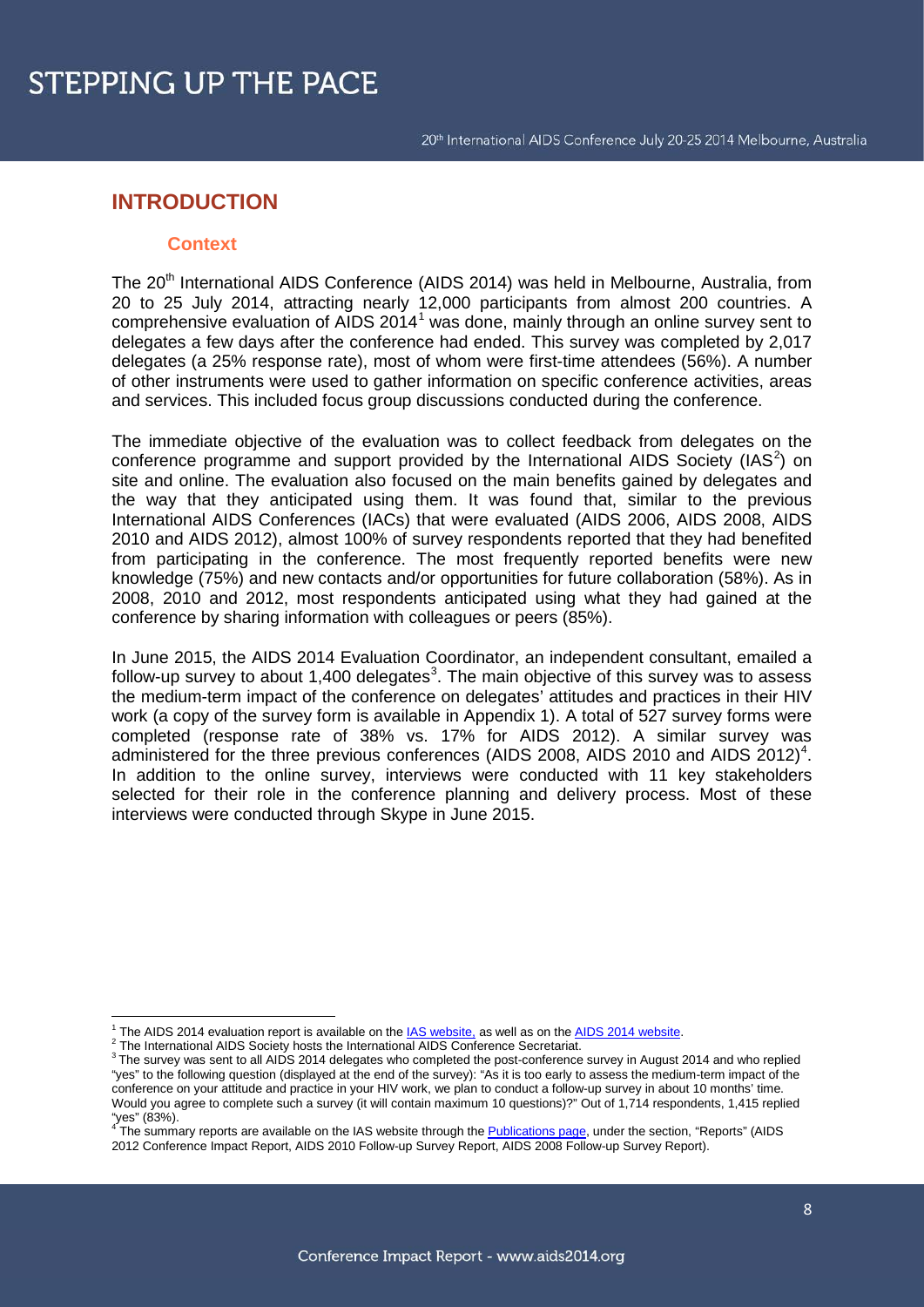## **Methodology**

The online survey remained active for three weeks. It was available only in English and contained six questions, including two open-ended questions to give respondents the opportunity to fully articulate their opinions. The online survey was created and administered using [Cvent, Inc.,](http://www.cvent.com/) a web survey programme.

Data analysis was conducted using statistical analysis software that included frequencies and cross-tabulations for closed questions. Total numbers vary in some instances because non-responses were excluded from valid data. Statistical comparisons, including chi-square, were employed in the analysis of the data, although for clarity, the details of these are not included in this report. Where the term, "significant", is used in the report, differences have been found with a probability of, at most, 0.05.

Interviews were framed by five key questions that mainly focused on the impact of AIDS 2014 and any obstacles that limited or hindered the impact of the conference<sup>[5](#page-9-0)</sup>. Only relevant feedback and suggestions to further enhance the impact of the IAC were included in this report.

## **Limitations**

The views of delegates whose first language is not English or who do not have ready or reliable Internet access may be slightly under-represented due to the fact that the survey was offered only online and in English.

In addition, the fact that the survey was sent only to delegates who had previously agreed to complete a follow-up survey limited the number of respondents and probably introduced some bias (non-respondents may have had a less positive feedback on the conference and its impact than actual respondents).

Another challenge typically faced with this type of assessment is the extent to which any change or influence described by surveyed delegates is attributable to the conference itself or to other environmental factors.

These points should be taken into consideration when reading this report.

### **Profile of survey respondents**

Demographic details of survey respondents were collected through the post-conference online survey, administered in August 2014. The survey sample was representative of the delegate population overall with respect to their main occupation/profession, their main affiliation/organization type and their age. Comparison of the survey sample with the delegate population for main country of work/residence was not possible due to differences in the type of data collected (e.g., country of work for survey respondents vs. country of

<span id="page-9-0"></span> $\overline{\phantom{a}}$  $5$  A copy of the interview questions is available in Appendix 2.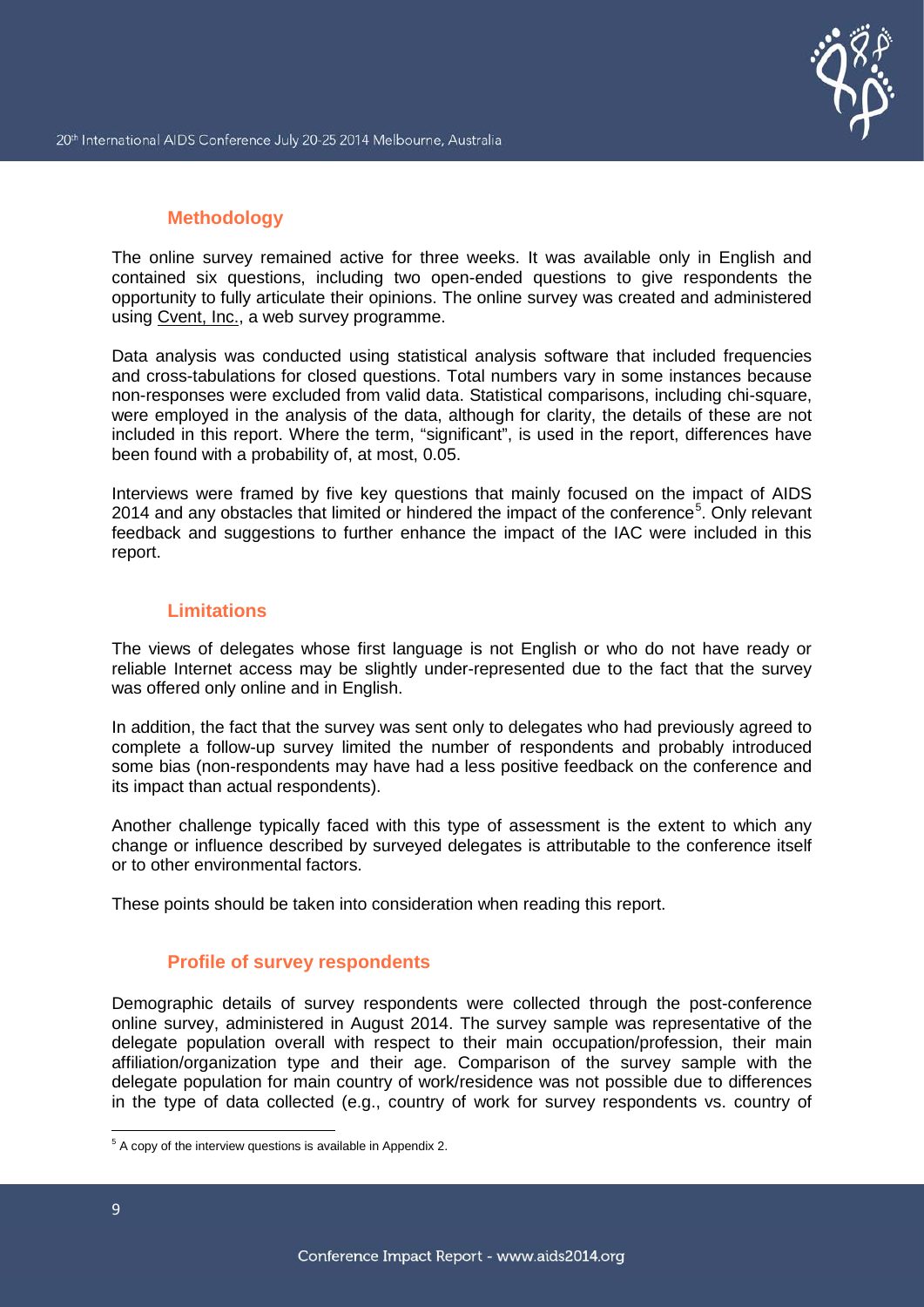residence for delegates). With respect to gender, 15% of delegates chose not to disclose their gender when they registered for the conference, and therefore no comparison was possible with the survey sample.

The following sub-sections provide demographics for survey respondents. A summary of demographics for people who were interviewed is provided in Appendix 3.

## *Region of work[6](#page-10-0)*

Surveyed delegates represented a total of 134 countries. The largest number of survey respondents reported that they worked mainly in Oceania (27%), followed by sub-Saharan Africa (21%), South and South-East Asia (17%) and North America (15%) (see details in Figure 1). This trend was also observed in the post-conference delegate survey.



**Figure 1.** Survey respondents' main region of work (based on country of work)

The countries represented by at least 10 survey respondents were: Australia (n=123), the USA (n=60), India (n=25), South Africa (n=17), Uganda (n=16), Canada (n=15), Nigeria (n=11) and Zimbabwe (n=11).

<span id="page-10-0"></span>**<sup>.</sup>**  $^6$  The geographical regions are based on the Joint United Nations Programme on HIV/AIDS classification, available in Appendix 4*.*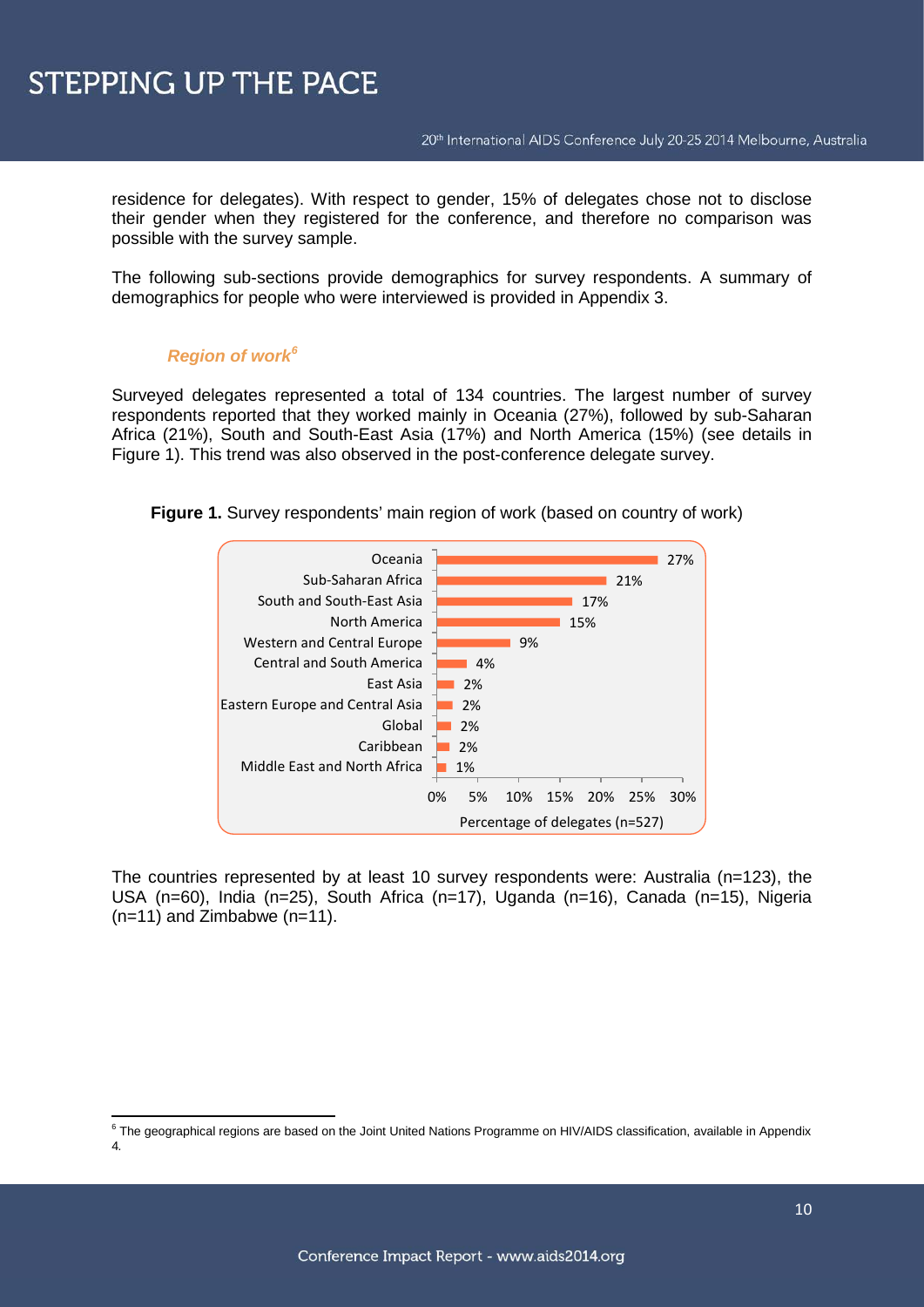

## *Main occupation/profession*

Health care workers/social services providers and researchers were the most represented professions among survey respondents (33% and 23%, respectively, see Figure 2).



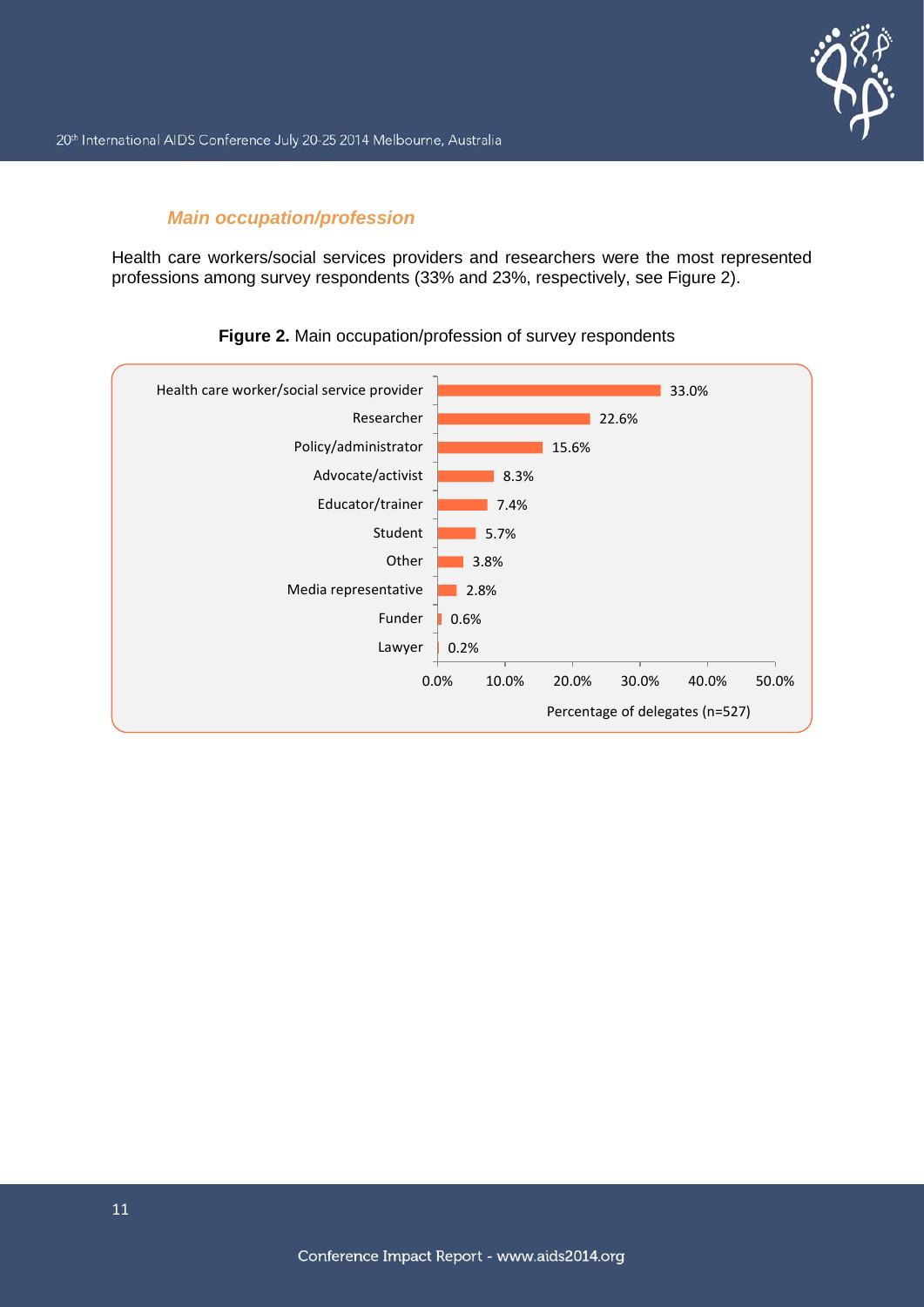### *Main affiliation/organization*

The majority of survey respondents reported being affiliated with and/or working in nongovernmental organizations (NGOs) and the academic sector (29% and 21%, respectively, see Figure 3).



#### **Figure 3.** Main affiliation/organization of survey respondents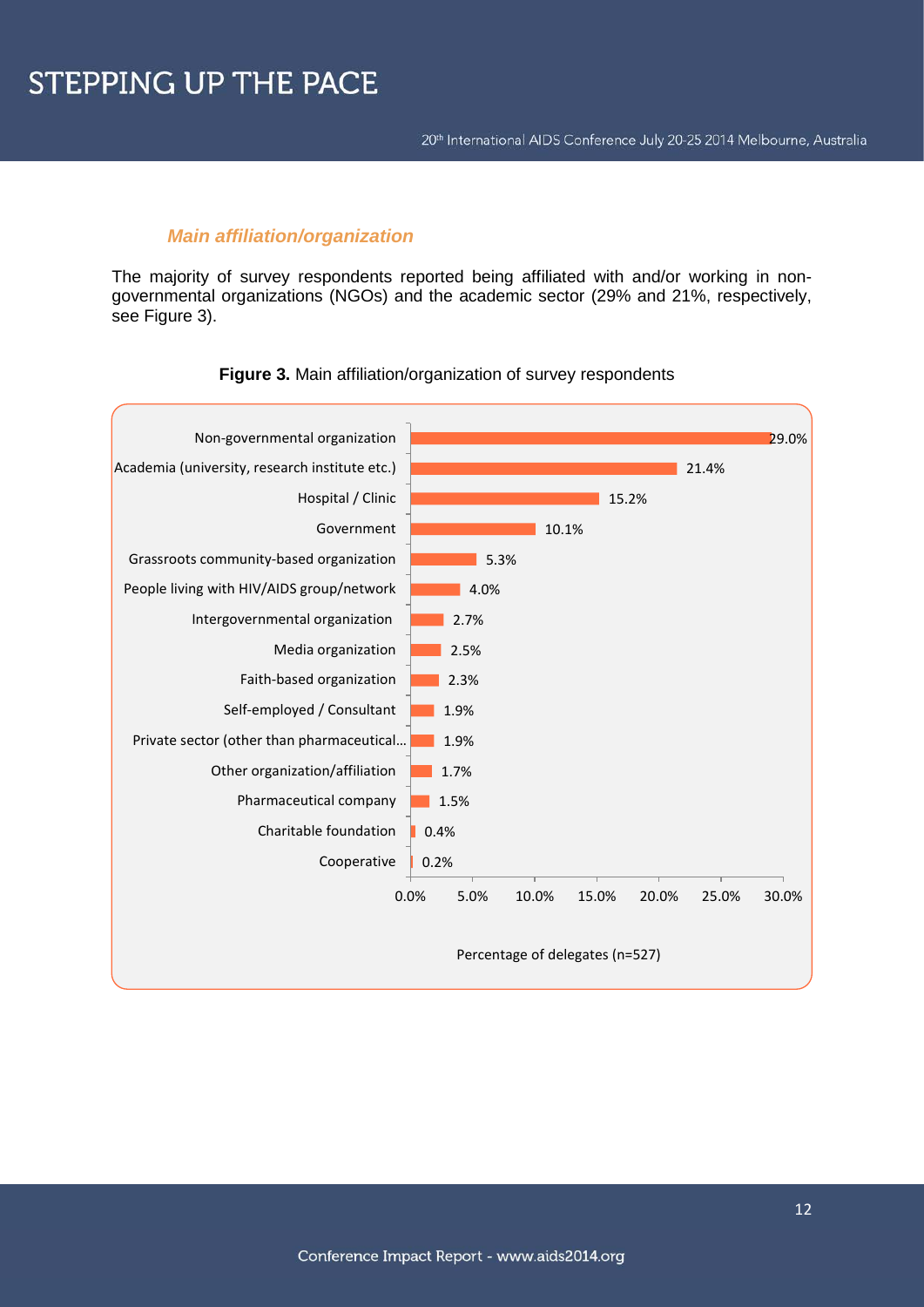## *HIV work experience*

Survey respondents were asked (in the post-conference survey) to specify the number of years they had been working in the HIV field (full or part time): 10% had less than two years of experience, 22% between two and five years, 20% between six and 10 years, 19% between 11 and 15 years, and 29% of respondents had more than 15 years' experience. Delegates were not asked to provide this information at the time of registration.

## *Previous conferences attended*

For more than half of surveyed delegates, AIDS 2014 was their first International AIDS Conference (54% vs. 46% who had attended at least one similar conference in the past).

### *Gender and age*

The survey sample was almost evenly balanced in terms of gender, with a slightly higher female proportion (50% females, 47% males, 2% transgender people and 1% who did not disclose).

The majority of delegates and survey respondents were between 27 and 50 years of age, almost one-third were older than 50 years, and almost 10% were younger than 26 years.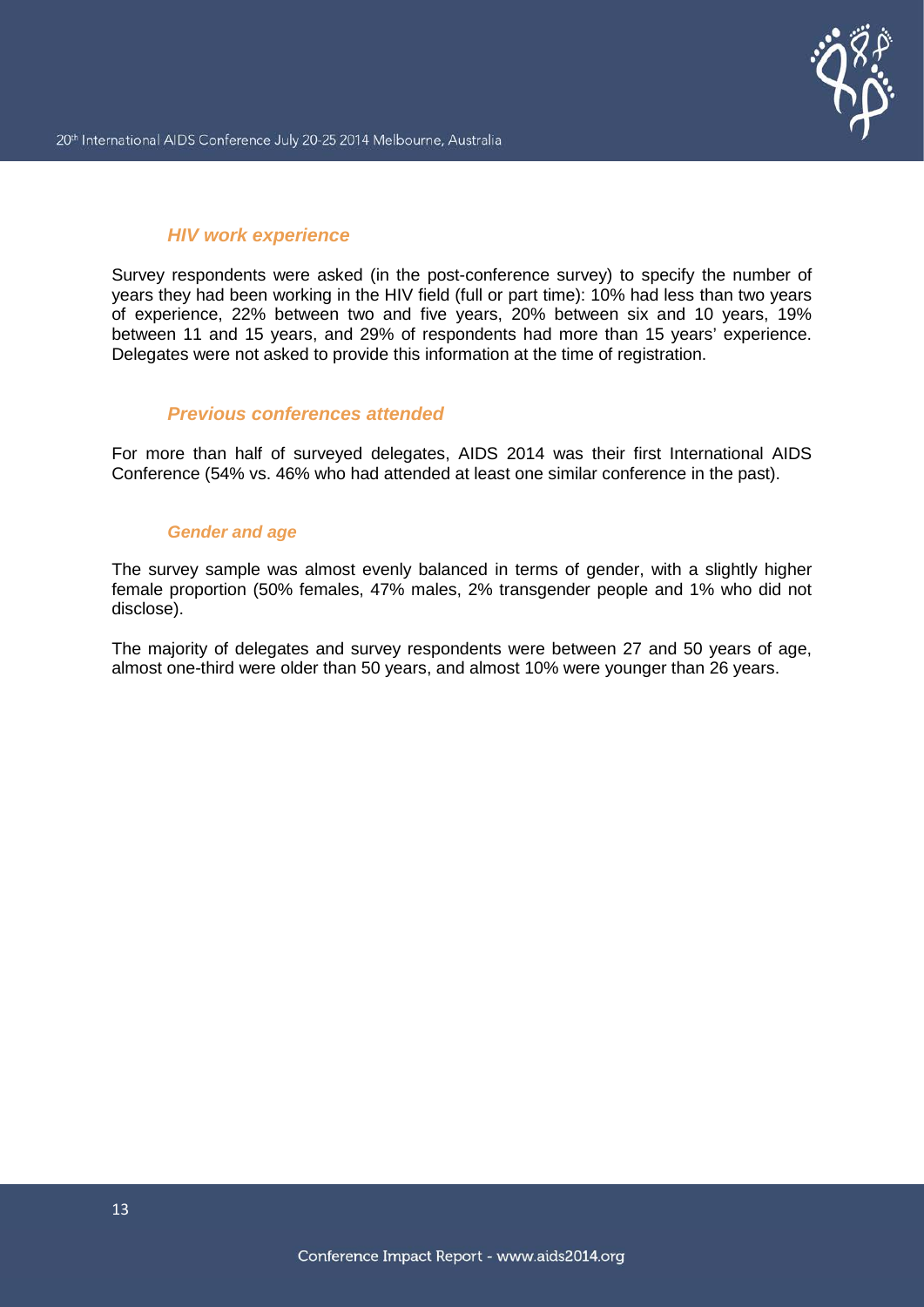# **MAIN FINDINGS**

**Did the conference influence delegates' individual and/or organization's work?**

## *Overview of results*

Surveyed delegates were asked if AIDS 2014 had influenced their individual and/or organizations' work in any way. As shown in Figure 4, the majority of survey respondents (79%) reported that this had been the case, a slight reduction compared with previous conferences (86% of AIDS 2012 delegates and 90% of AIDS 2010 delegates replied "yes" to the same question).



**Figure 4.** Did the conference influence delegates' individual and/or organization's work?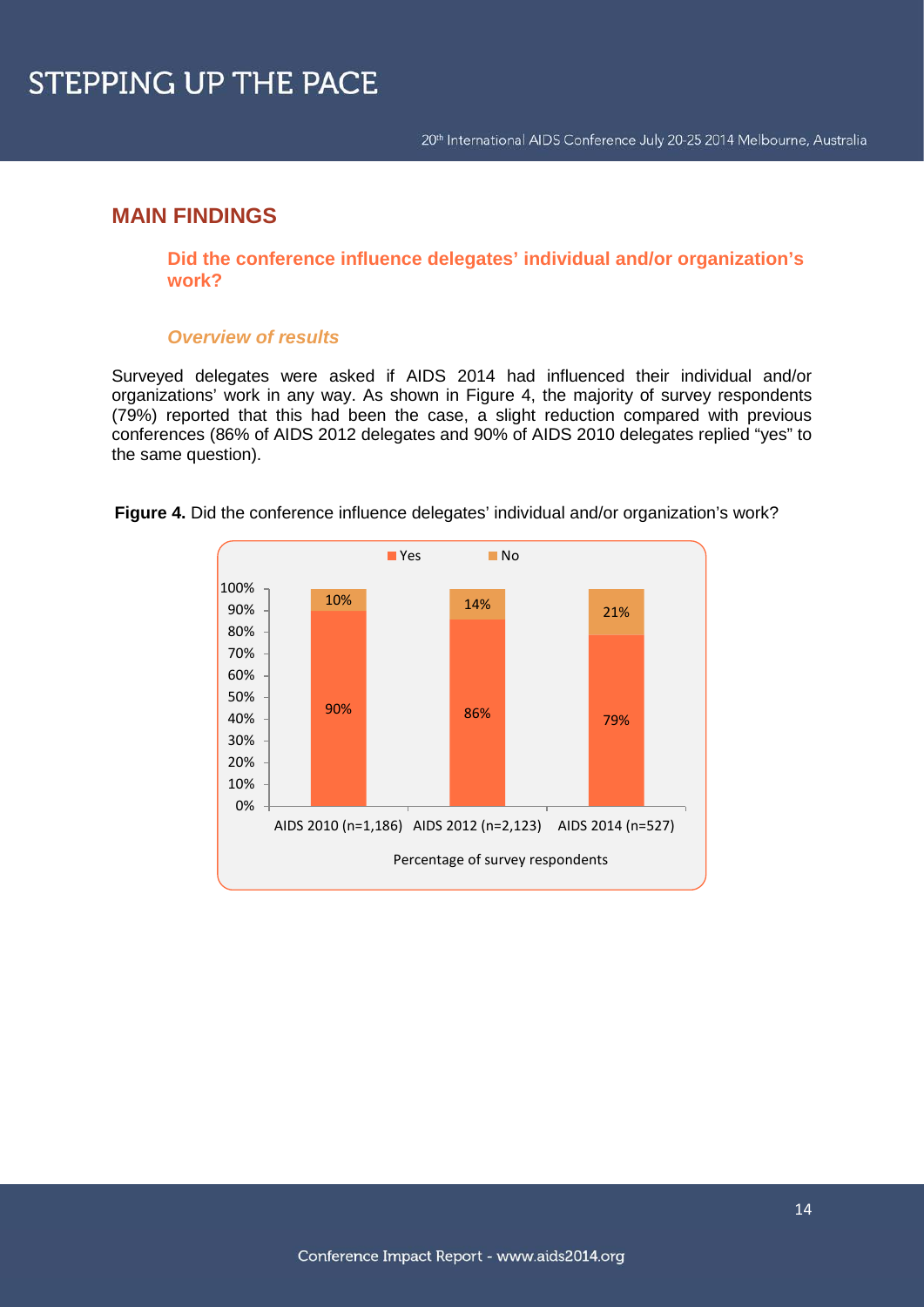

# **WHO WAS MORE LIKELY TO INDICATE THAT THE CONFERENCE HAD INFLUENCED HIS/HER INDIVIDUAL AND/OR ORGANIZATION'S WORK?**

- Delegates working in/affiliated with NGOs (89%) and governments (85%) compared with those working in hospitals/clinics ([7](#page-15-0)1%) and academia (62%, p < 0.05)<sup>7</sup>.
- First-time attendees (84%) compared with delegates who had attended at least one previous International AIDS Conference (73%, p <0.05)
- Delegates working in South and South-East Asia (88%), sub-Saharan Africa (86%) and Oceania ([8](#page-15-1)0%) compared with those working in North America (67%, p < 0.05)<sup>8</sup>.

No statistically significant correlation was found between the likelihood that the conference had influenced delegates' individual and/or organization work and the following delegates' attributes: HIV work experience, main occupation/profession, age and gender.

Respondents whose work was influenced by the conference were requested to elaborate on the type of influence from a 13 item-list. The three most frequently noted influences were: 1) motivating people in their work on HIV; 2) affirming current work focus/strategy; and 3) sharing information, best practices and/or skills gained at the conference (each were selected by more than 60% of respondents).

These responses are consistent with AIDS 2012 and AIDS 2010. It is worth noting that 51% of respondents indicated that they had improved/refined work practices and/or methodologies, and that 44% had created new partnerships as a result of attending AIDS 2014 (see details in Figure 5).

 $^7$  Only the affiliation/organization types represented by at least 50 survey respondents were included in the analysis.

<span id="page-15-1"></span><span id="page-15-0"></span><sup>&</sup>lt;sup>8</sup> Only the regions (where delegates work) represented by at least 50 survey respondents were included in the analysis.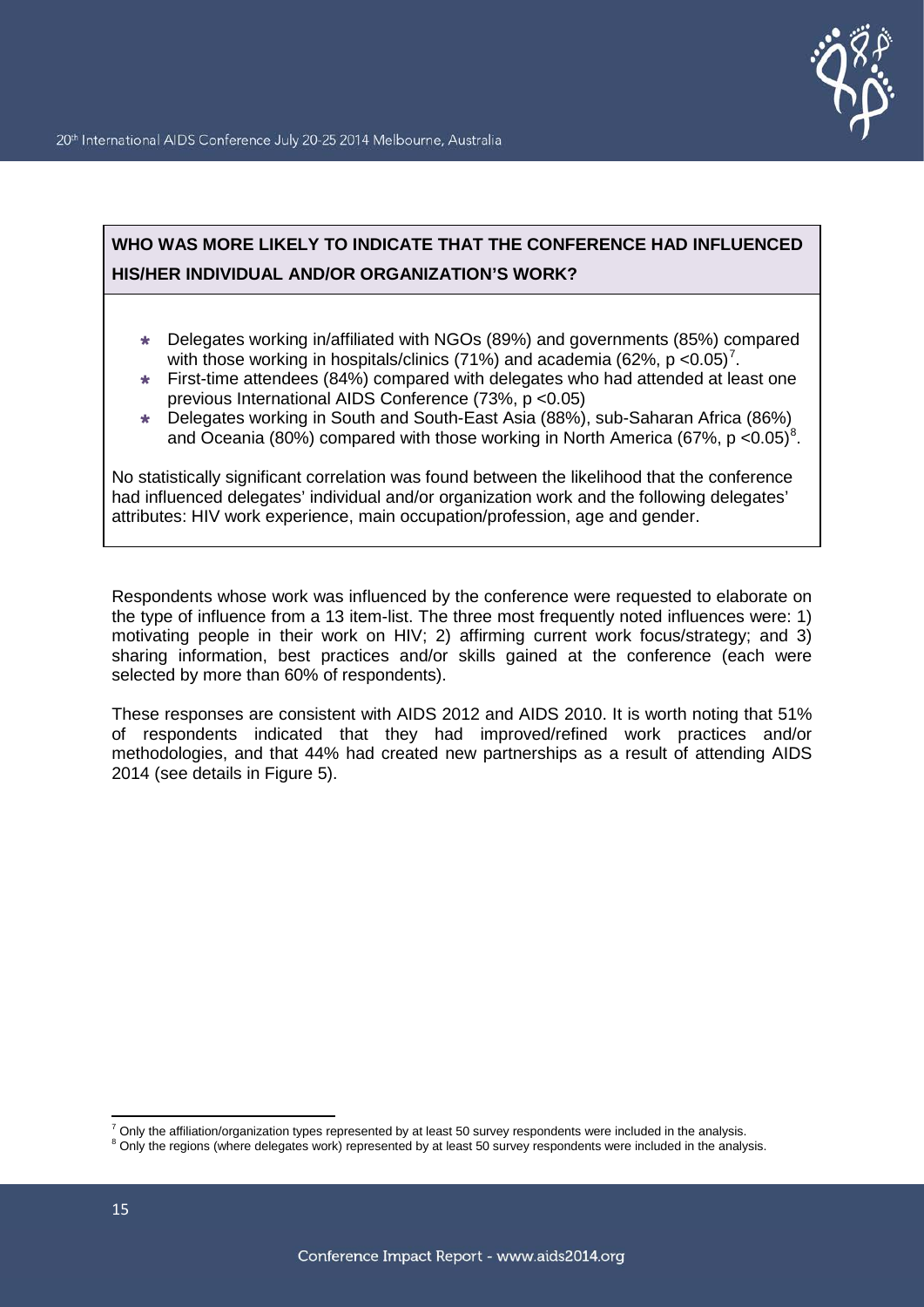20<sup>th</sup> International AIDS Conference July 20-25 2014 Melbourne, Australia



**Figure 5.** Types of conference influences on individual and/or organization's work<sup>[9](#page-16-0)</sup>

Surveyed delegates were also asked if they had kept in contact with people they met for the first time at AIDS 2014. Of 527 respondents, 67% said "yes" (vs. 65% in 2012 and 72% of AIDS 2010 delegates). This finding is consistent with the fact that almost half of surveyed delegates reported that they had created new partnerships as a result of attending the conference.

### **Examples of how the conference has influenced work on HIV – voices of surveyed delegates**

Survey respondents who indicated that the conference had influenced their individual and/or organizations' work were asked to provide a concrete example or to describe how they used what they had gained at the conference. A sample of (verbatim) responses illustrating the top seven themes is provided in the following sub-sections. It should be noted that many examples contain several different themes; they are cited only once to avoid redundancy across sections[10](#page-16-1).

 $\overline{\phantom{a}}$  $\frac{9}{5}$  Total exceeds 100% because respondents were able to select more than one item.

<span id="page-16-1"></span><span id="page-16-0"></span><sup>&</sup>lt;sup>10</sup> The section titles are slightly different from the main themes listed in Figure 5 and the first section merges two themes in order to better reflect the content of examples.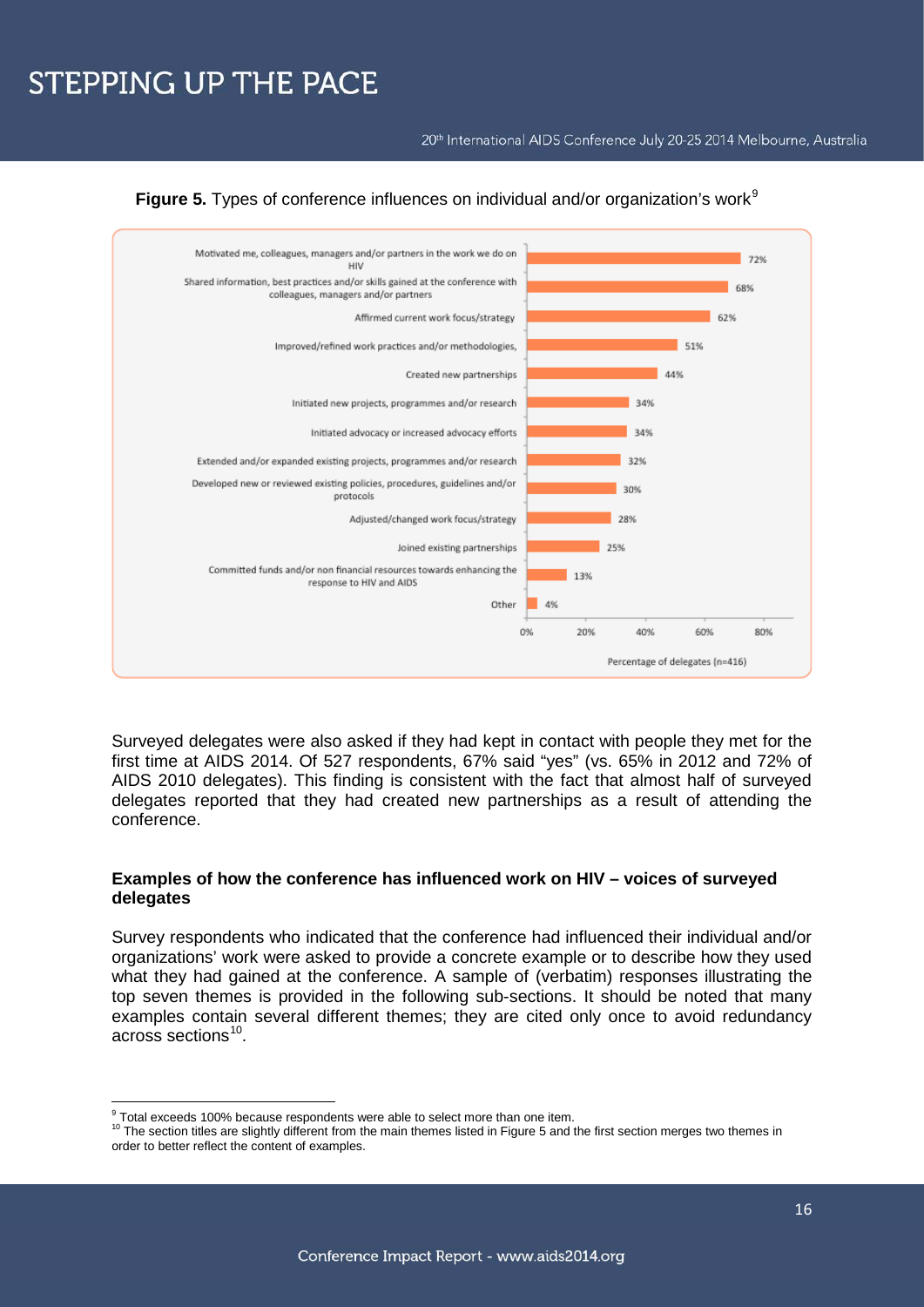## *Increase in motivation/commitments and affirmation of current work focus and/or strategy*

- $\approx$  "Being at the conference allowed me to talk with other HIV-positive people about my status and how it changed my life. It has given me strength whereas before I had fear and anxiety when talking to people about the issues surrounding HIV and my status. I have since then done three workshops with the Queensland Positive Speakers Bureau and I am passionate about doing more." (advocate, organization unknown, Australia)
- $\epsilon$  "I realized how much we (Positive Women) matter. In the Far North Queensland (Cairns), we are not well represented and as such we tend to feel overlooked. The conference made me feel like I was part of something bigger and as a result I am building a community or sisterhood of PLHIV women here in Queensland to make sure we remain connected." (student, hospital/clinic, Australia)
- $\mathscr{L}$  "After Melbourne, our delegates were motivated to expedite our existing programme in Bangladesh, [including taking] up the scope of Hepatitis C treatment for infected IDUs in Bangladesh." (manager/director, NGO, Bangladesh)
- $\epsilon$  "I developed a proposal for USAID asking for their support to run a radio station in Siam Reap. The station is focused on LGBT topics and [is] expected to become the first radio station for LGBTs in Cambodia." (media representative, NGO, Cambodia)
- $\epsilon$  "The substantial shift towards HIV viral load testing as the preferred monitoring approach for ARV patients has accelerated my organization's work in this field." (manager/director, private sector, Germany)
- $\approx$  "After the conference I was motivated to write a proposal on HIV/AIDS service delivery challenges among mobile communities in Tanzania. The project was funded by the Global Fund … we have now finished data collection and we are working on the data management and analysis." (researcher, academia, Tanzania)
- $\mathscr{L}$  "Given the emphasis that was put on HIV-infected adolescents at the conference, we have affirmed our current strategy of improving care and well-being in that group by providing, for instance, psycho-social support groups and schooling. We are also starting professional training for children who are not in the schooling [system]." (physician, NGO, Haiti)

### *Dissemination of knowledge*

- $\mathscr{A}$  "We initiated a post-exposure prophylaxis (PEP) programme for the local outer city area. This involved sharing information with ... the Alfred Hospital/Burnett Institute and local Peninsula Health/Frankston Hospital Staff. A trial programme has been established with a local general practitioner assisting the project. This came from my [attending] as many TasP sessions as I could at the conference." (advocate/activist, hospital/clinic, Australia)
- $\mathscr{L}$  "After the conference, I have shared information and knowledge [gained at AIDS 2014] with the current implementing partners who received funding from my agency and made plans to integrate new activities. In addition, I actively participated in the development of the Cambodia National HIV Strategic Plan for 2016-2020." (manager/director, NGO, Cambodia)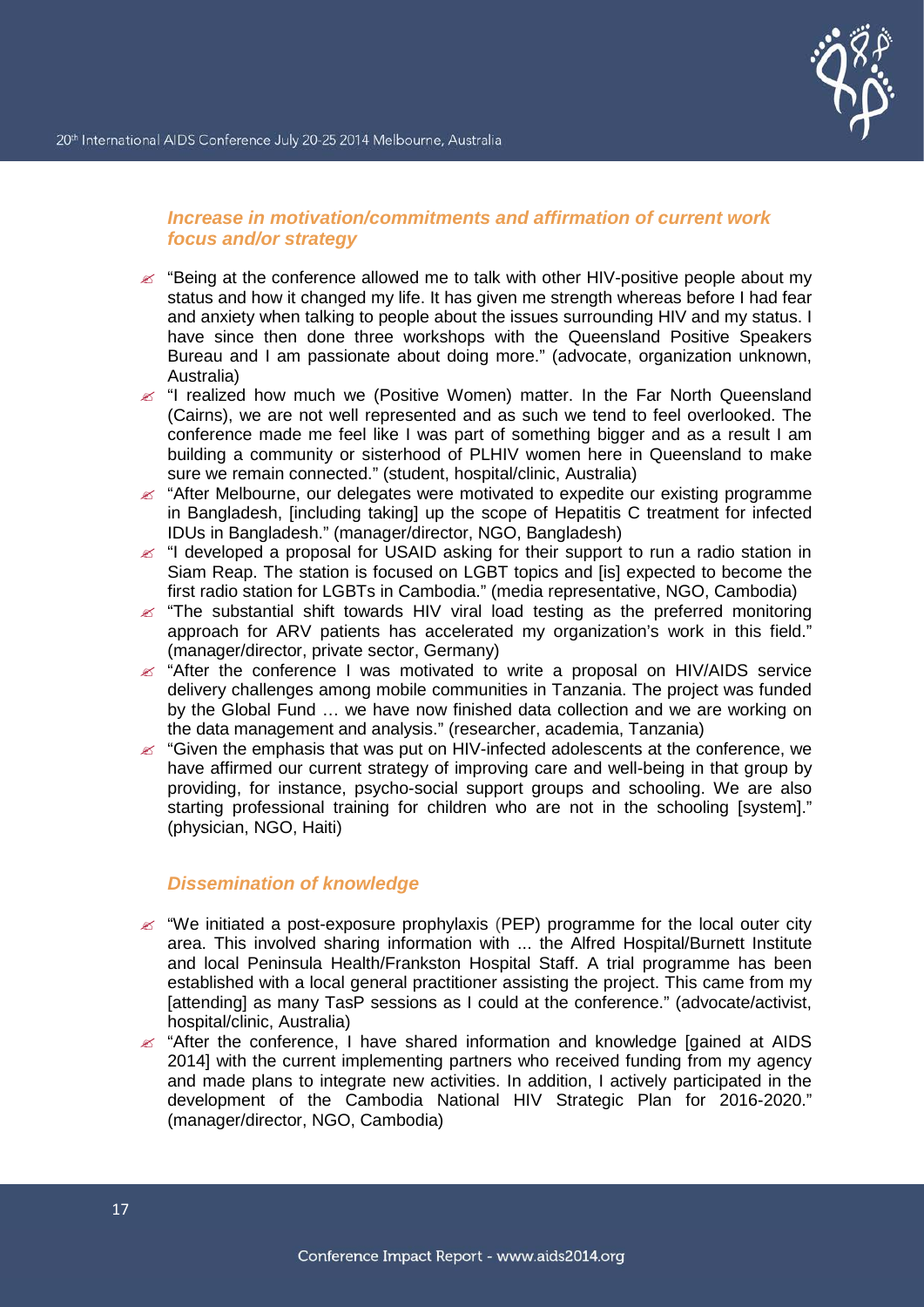#### 20<sup>th</sup> International AIDS Conference July 20-25 2014 Melbourne, Australia

- $\approx$  "In Melbourne, we had a chance to visit the harm reduction services and talk to people about the situation concerning drug use, access to services and to treatment for IDUs, and national drug policy issues. As a result we published an article about HIV and drug policy issues in Australia and about our experience in Melbourne to highlight it as a best practice which is not well known in Russia." (policy/administration officer, grassroots community-based organization, Eastern Europe and Central Asia)
- $\mathscr{L}$  "Returning from the conference, we organized a youth health reading and computer training during a one-week camp as a way to bring the conference to rural communities … Together with other young persons who attended AIDS 2014, we mobilised The Global Network of Young People Living with HIV (Y+ Network) and … we conducted four community consultations with adolescents and young people living with HIV (YPLHIV) in the districts of Gulu, Busia, Hoima and Kampala. The consultations were intended to gather voices and experiences of YPLHIV [so as to have them] taken into account by stakeholders attending the  $7<sup>th</sup>$  National Paediatric AIDS Conference." (activist, grassroots community-based organization, Uganda)
- $\mathcal{L}$  "We managed to produce print materials to raise awareness about rights and safer sexual practices of commercial sex workers. We are currently involved in a partnership with another organisation in a funding proposal that will look at addressing the issue of cervical cancer, especially among the sex workers." (manager/director, NGO, Zimbabwe)
- $\mathscr{L}$  "We published an article on the conference with the team of rapporteurs that has been [well] read: The current state of play of research on the social, political and legal dimensions of HIV. We [also] organised many sessions on the conference … at the University of Sao Paulo, at the National Commission of Health." (researcher in prevention science, academia, Brazil)
- $\leq$  "I shared my conference experience with various stakeholders at Broward and Palm Beach Counties which culminated in formulating new strategies for care and treatment." (policy researcher, academia, USA)

## *New and improved work policies, strategies, methodologies and practices*

- $\ll$  "We have adopted the 90-90-90 strategy into our operational planning, and created a partnership with the BC Centre for Excellence." (peer educator, NGO, Australia)
- $\mathscr{L}$  "We introduced rapid testing in many places and trained all staff and volunteers for this. I have undertaken research assessing suitability of rapid testing for elimination of MTCT of syphilis and HIV. A company (which participated in AIDS 2014) supports me, providing test kits." (physician, hospital/clinic, Sri Lanka)
- $\approx$  "I started using salivary tests for HIV screening of people, using a bus to reach them in streets or places near schools or the university. All individuals who undertook the test received two condoms. We have met many young MSM who were very glad to have information and condoms ... Now I am planning to extend the use of salivary testing to other fields." (physician, hospital/clinic, Italy)
- $\mathscr{A}$  "My organization used lessons learned from the conference to help our Government review its guidelines on ARV use and for the development of strategies for working with adolescents and young people. We also conceptualized another research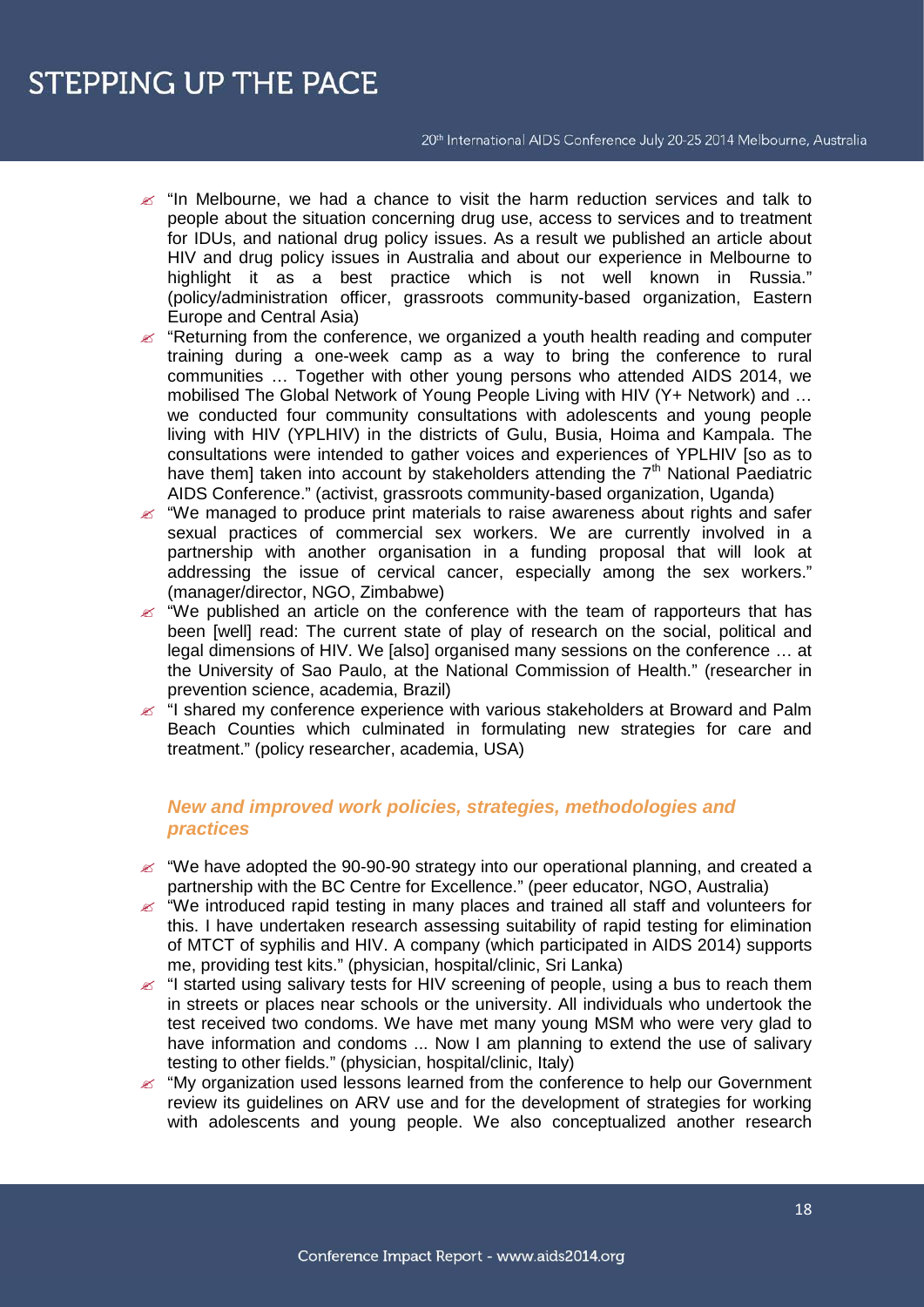project on MNCH/PMTCT integration based on lessons learnt from the conference." (researcher, intergovernmental organization, Nigeria)

- $\epsilon$  "The conference helped our organization be quickly informed on new HIV policies and guidelines which we use to develop projects to reduce mother to child transmission (for example, the 90-90-90 goal …). The information about the new goals helps me in contributing to Cameroon's HIV/TB concept note for the Global Fund." (post-doctoral student, NGO, Cameroon)
- $\epsilon$  "Given all the new research presented at AIDS 2014, we started incorporating a lot more HCV programming in our work. We've included HCV research in our webinars, in-person trainings and informational pamphlets." (educator/trainer, NGO, USA)
- $\mathscr{L}$  "My project focusing on molecular interactions between HIV productive infection has been reoriented to focus on the priorities described during the AIDS 2014 conference, i.e., the understanding of molecular mechanisms associated with latency and the maintenance of viral reservoirs." (post-doctoral student, academia, Canada)

## *New and strengthened partnerships*

- $\approx$  "We are establishing a large consortium of over 30 organisations to address the youth sexual health and HIV practices. We also 'reinvigorated' testing with incorporation of HIV point of care testing at large target population festivals." (manager/director, hospital/clinic Australia)
- $\approx$  "I have built new partnerships with individuals and organizations based in Australia and the rest of the world, particularly in our social entrepreneurship thrust in HIV prevention, treatment and care among neglected key populations (male sex workers and MSM)." (skills building trainer, grassroots community-based organization, Philippines)
- $\approx$  "We have established the Asia-Pacific Media Network comprising editors, senior journalists and media people to come forward with ideas, articles, joint collaborations in making HIV/AIDS clearly visible in every media outlet in the Asia Pacific region and … a high priority in the regional governments' public health policy." (journalist, media organization, Indonesia)
- $\epsilon$  "Through the conference, we were able to start new partnerships and we have even been able to get new donors who have committed to supporting our HIV/AIDS programs." (teacher/lecturer, grassroots community-based organization, Kenya)
- $\ll$  "We have gotten the official registration of the regional organization, Eurasian Women's Network on AIDS', which represents 12 countries from the Eastern Europe and Central Asia region. We also got funding to develop services for HIV-positive women and girls in Ukraine." (manager/director, people living with HIV/AIDS group/network, Ukraine)
- $\approx$  "As a nurse in HIV care, the conference strengthened our national organization (Association of Nurses in AIDS Care – ANAC) in building partnerships with New Zealand and Australia's associations of nurses in STI and HIV care. In addition the session I attended ... introduced me to an excellent training curriculum that I have used domestically here in the USA and abroad in South America and the Caribbean." (nurse, organization unknown, USA)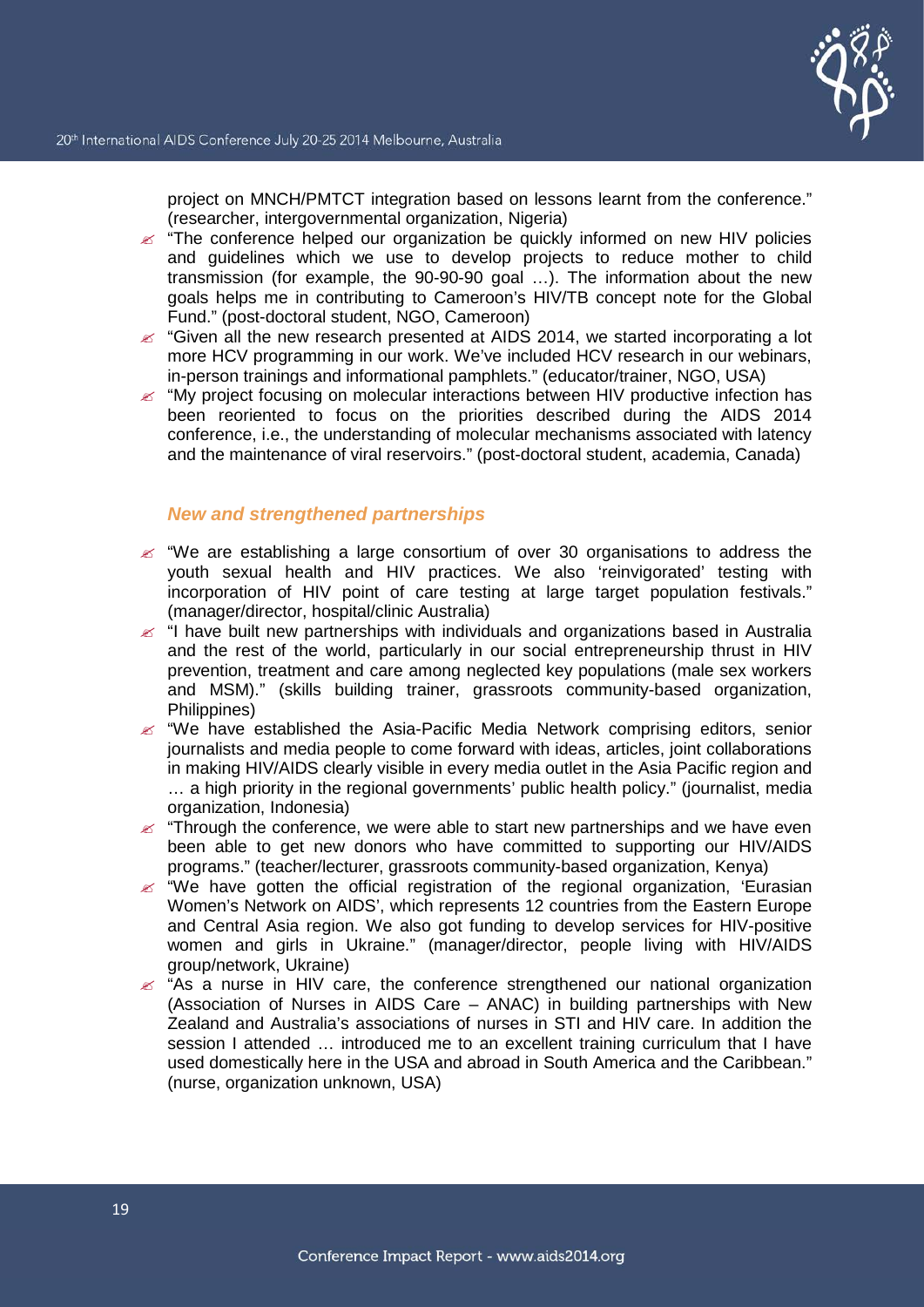### *New projects, programmes and research*

- $\approx$  "We have implemented a new programme tailored specifically for sex workers. This was inspired by one of the seminars that I attended, and reaffirms our commitment to vulnerable communities. The pilot programme has been very successful, and we continue to monitor and improve where necessary." (social worker, NGO, New Zealand)
- $\approx$  "My main focus as a clinical virologist was HIV antiretroviral drug resistance. The shared experiences [at AIDS 2014] motivated us to establish an HIV resistance testing laboratory. The programme is progressing very well … initially we started with participating in external quality assessment schemes … and later, we compared our results with globally known systems like the Stanford HIV Drug Resistance Database." (epidemiologist/clinical virologist, academia, Oman)
- $\mathscr{L}$  "I was part of the team who started a new project addressing the needs of children and adolescents living with HIV. It's the first of its kind in Egypt. The project will provide training for parents and support groups for children." (physician, NGO, Egypt)
- $\le$  "I used information gained at the conference to conduct two studies one on early infant male circumcision and one on active surveillance of the male circumcision device." (researcher in social/behavioural science, academia, Zimbabwe)
- $\mathscr{L}$  "We have initiated several youth-friendly health services in different health facilities. We have also found new strategies to encourage couples and youths to access HIV testing so that we can put more on treatment and promote prevention issues among HIV-negative people. The testing is done in the churches after church services and in the community." (health care worker/social service provider, faith-based organization, Malawi)
- $\mathscr{L}$  "Based on evidence that was shared at the conference and the good practices learnt from the networking at the conference, we were able to design new projects that were innovative and have proven to be effective in reaching the population we served. For example, we implemented a peer home visit strategy where our main objectives were behaviour change and adherence using multiple secondary prevention strategies instead of only one. We did education along with treatment literacy, condom and lube distribution, nutritional package and academic scholarships. We were able to be successful in achieving high levels of adherence." (social worker, NGO, Belize)
- $\mathscr{L}$  "During the conference, we met with trans activists to discuss their concerns with PEPFAR (me) and Global Fund representatives. Following the meeting, we funded guidance for trans Asia pacific guidance, as well as global guidance, and initiated a JIAS special supplement on trans research." (administrator, government, USA)

### *New and increased advocacy initiatives*

 "The *Lancet* session on Sex Work and HIV … and key advocate sessions drove the message home that decriminalisation is a best practice and an urgent requirement. It provided the evidence we need to back up our arguments for decriminalisation. Sex worker advocates are now taking the messages and evidence for decriminalisation into key meetings with the Government and key stakeholders." (advocate, grassroots community-based organization, Australia)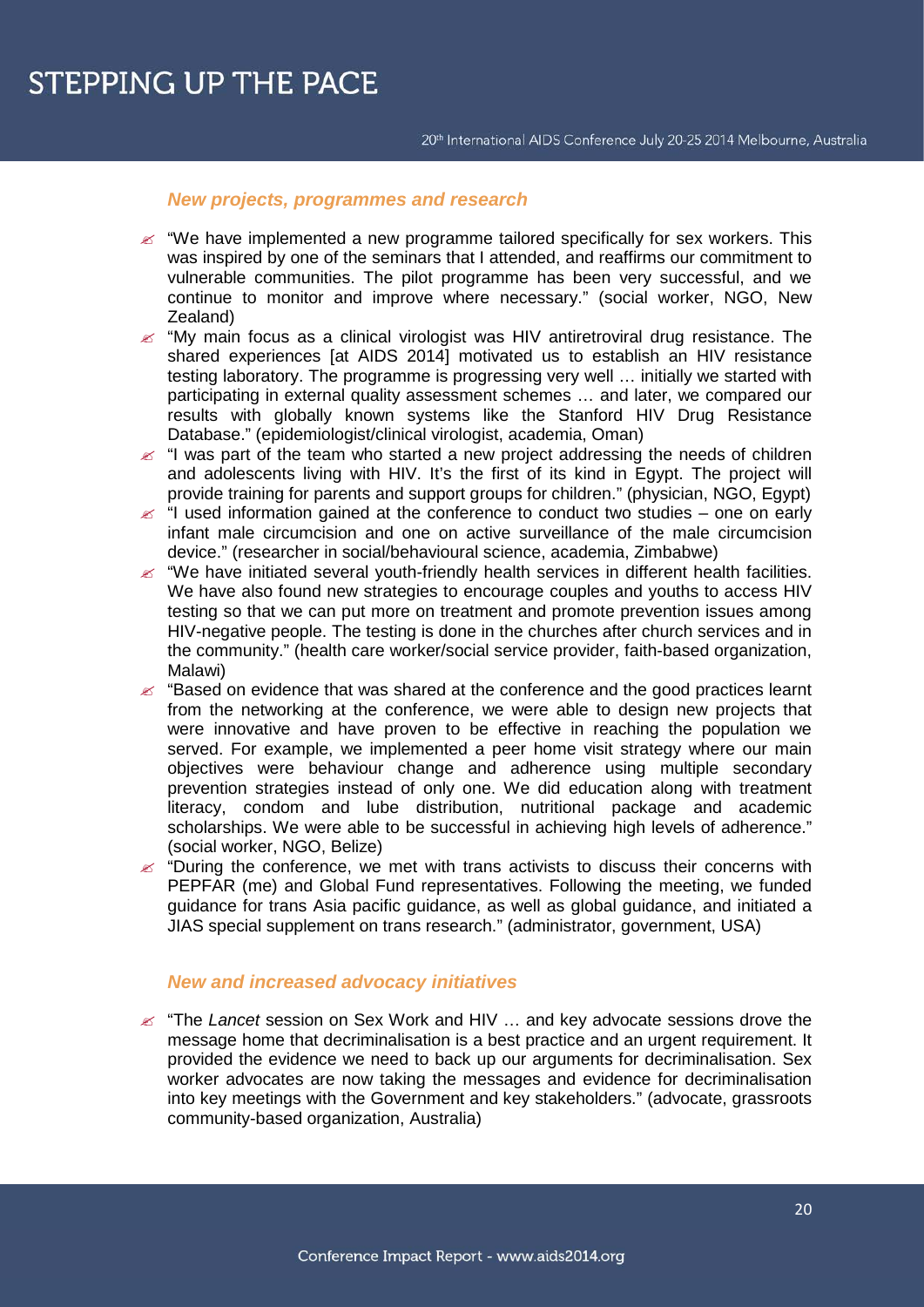

- $\approx$  "Among others, the conference provided the opportunity to further improve my knowledge about criminalization of HIV transmission and to strengthen networking with people/organizations dealing with this topic. This was very beneficial since my organization (the French National AIDS Council) was at that time about to launch an investigation and a reflection on HIV criminalization issues in France. This project has in the meantime been completed and a set of recommendations [was] recently delivered to the Government, judicial authorities and others stakeholders." (policy/administration officer, government, France)
- $\epsilon$  "The new training programme initiated by our organisation (Positive Runway) has allowed our trained fashion models to have the necessary skills and knowledge to disseminate information to young people in an innovative, fun, interactive and culturally appropriate manner … The programme has contributed to increased awareness and understanding of the benefits of early testing, thereby reducing new infections and improving the quality of life of young people who are already infected, resulting in healthier and more active young people in the communities in which we operate." (advocate, NGO, United Kingdom)
- $\approx$  "An advocacy campaign was conducted with the Ministry of Health in order to raise the matter of HCV prevention among at-risk populations, particularly drug users and sex workers." (manager/director, government, Tunisia)
- $\mathscr{L}$  "Due to the conference, my organization decided to establish a network on HIV awareness in the Middle East and North Africa … region for refugees." (manager/director, NGO, Islamic Republic of Iran)
- $\approx$  "I have been able to tap into a wide range of people doing similar work with people living with HIV and disability. Together this network has increased advocacy efforts to get disability recognised by UNAIDS as a key population." (researcher, hospital/clinic, South Africa)
- $\approx$  "In São Paulo, research groups and NGOs met to discuss the works presented at the conference and included some of it (work showing the impact on number of HIV infection averted by structural interventions) in our advocacy actions." (epidemiologist, academia, Brazil)

These testimonies provide clear evidence that the work of many delegates and their organizations has been influenced by the conference, resulting in:

- Increased motivation to work towards an effective HIV response
- Affirmation of current work focus and/or strategy
- Sharing of information, best practices and/or skills gained at the conference
- Improvement of work practices and/or methodologies
- New partnerships and strengthened collaboration
- Launch and scale up of projects, programmes and research
- Increased advocacy and awareness
- Development and review of policies, procedures, guidelines and protocols.

Many delegates provided examples that included several work changes (as opposed to only one), suggesting that the conference had a substantive and far-reaching impact. Furthermore, most of the post-conference follow-up actions/changes are ongoing processes that have the potential to yield long-term results.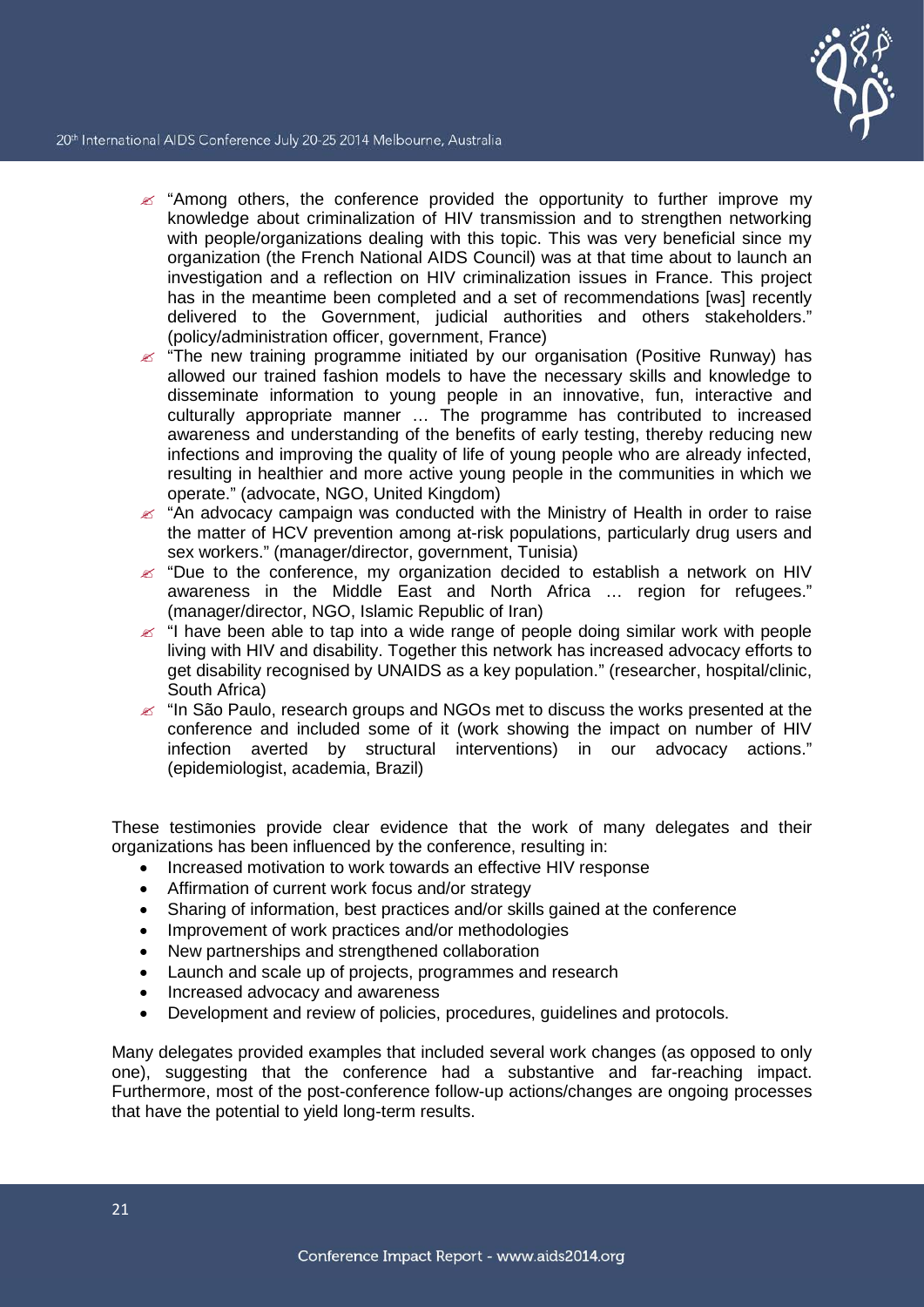### **Did the conference have any impact/influences beyond delegates and their organization?**

Surveyed delegates were asked if they were aware of any impact/influences that AIDS 2014 has had on other delegates and/or non-attendees. The question was used to gain insight into any influence or change at a wider level; it could include "new commitments (from donors, national governments and other key stakeholders), introduction or amendment of policies and regulations, launch or extension of HIV programmes and advocacy campaigns, change in behaviour/practice of key populations/groups, initiation of research projects at the local, national, regional or global level". Of 527 respondents, 27% said "yes" (vs. 25% of AIDS 2012 delegates), 18% said "no" (vs. 23% of AIDS 2012 delegates) and 55% did not know.

Survey respondents who were aware of the impact/influence that AIDS 2014 has had on other delegates and/or non-attendees were invited to give examples. Interviewees were also asked if they had observed or heard about any changes after the conference that could, in some way, be attributed to the conference.

All examples were analysed and classified into the following themes.

## *Changes in behaviour/attitudes towards HIV and AIDS*

Survey respondents and interviewees reported that the conference resulted in changes in behaviours and attitudes towards HIV. Most examples indicated that PLHIV who attended the conference were now more open to disclose their HIV status, ready to undertake HIV testing, and motivated to advocate for their rights and participate in initiatives to improve their lives.

Some examples clearly illustrated how the conference was an eye opener for delegates who lacked a broad understanding of HIV and AIDS, which resulted in new initiatives to stop discrimination against PLHIV and key populations, to provide them with the necessary prevention, treatment and care services, and to involve them in decision-making processes. This is illustrated by the following quotes:

- $\mathcal{L}$  "The [International] AIDS Conference received quite wide and solid media coverage. I think the tone of that coverage helped alter people's attitude towards HIV and understanding of HIV." (no country specified)
- $\mathscr{L}$  "The conference provided participants with knowledge of the impact, issues and interventions related to key populations, especially the transgender (TG) community. TG communities are now stronger than ever in voicing … their specific needs which made it easier to lobby. The transgender community is now included in the Country Coordinating Mechanism (CCM) of the Global Fund (the Association of Transgender People in the Philippines was elected as a member of the CCM)." (Philippines)

Looking at the conference host country, many delegates from Australia commented that the conference and the city-wide cultural programme (e.g., festivals, concerts, exhibitions held throughout Melbourne in the lead up to and during the conference) contributed to a greater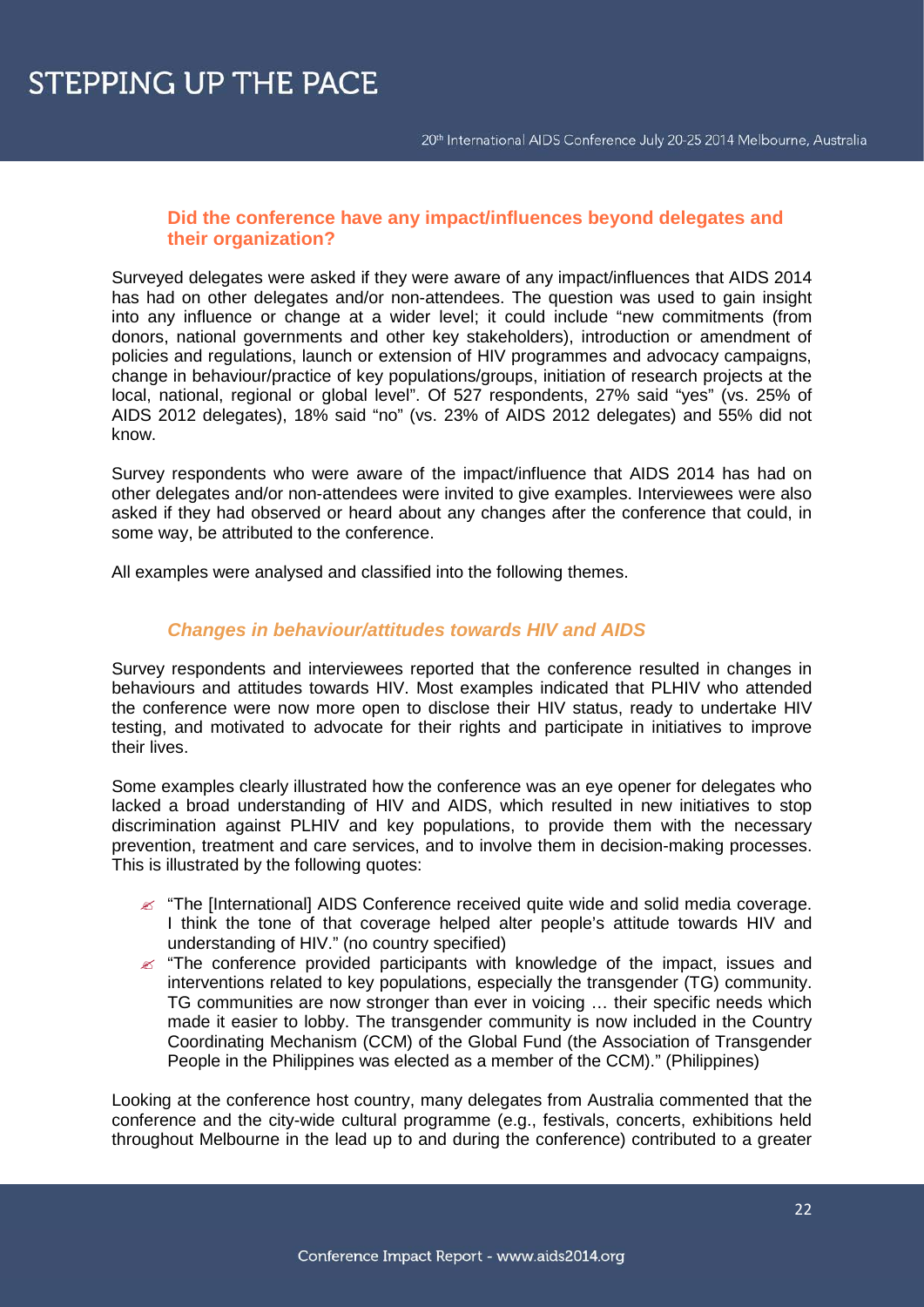awareness of HIV among the city's residents. This resulted in the following observations: PLHIV are feeling more comfortable with a greater level of HIV awareness and sensitivity among the general population; there is more active participation in the community response; and there are new initiatives and programmes.

Similar observations were also noted in other regions of Australia, as illustrated by the following quote:

 $\leq$  "I have seen some PLHIV from small regional towns become empowered by attending the conference; they are now participating in health education within the community." (Australia)

### *Impact on national policies, strategies, protocols and guidelines*

Many survey respondents reported changes in their respective country that were based on the evidence presented at the conference and fostered by follow-up (advocacy) actions taken directly by their organization or in partnership with like-minded organizations. Such changes mainly concerned the removal/change of laws that discriminated against PLHIV and key populations (especially LGBTs and sex workers), as well as national HIV/AIDS strategies (including budget and resource allocation), protocols and guidelines related to HIV prevention, treatment and care. This is illustrated by the following quotes:

- $\epsilon$  "In Australia, the advocacy platform provided by the conference contributed to the repealing of the law (section 19 A) that was criminalizing HIV transmission in the State of Victoria." (Australia)
- $\epsilon$  "In Papua New Guinea, UNAIDS is now working very closely with sex workers, MSM and TG. Some members of Parliament and Governors are supporting the decriminalisation of sex work. Our funder (the Australian Agency for International Development) has accepted ... [increasing] community mobilization activities in order to reach … further communities and advocate for new hidden sex workers to come out and access services." (Papua New Guinea)
- $\mathscr{L}$  "During the conference, the Deputy Health Minister and the Myanmar delegation, ranging from parliamentarians to community health workers, toured various programmes at the conference, including the Global Village Youth Pavilion. It was a rare opportunity … to view the photos displayed at the Myanmar Youth Star Exhibition which featured young key populations, including sex workers and TG. Though it's hard to tell how much this experience might have changed the individual attitudes of the observers, it was obviously an eye-opening experience on … young key populations for most of them … The Deputy Health Minister reaffirmed the commitment of the Government of Myanmar on its new HIV strategy while delivering a speech during the regional session, 'Momentous Change in Southeast Asia', and afterwards back home." (Myanmar)
- $\epsilon$  "In Tanzania, the HIV Monitoring Guideline has been reviewed to accommodate, among other things, monitoring HIV patients using viral load tests …The Tanzania Commission of AIDS … has included CSW and MSM in the national indicators on prevention of HIV through the Tanzania Output Monitoring System of HIV/AIDS … This system is obligatory to all ... sectors who are working towards zero HIV/AIDS." (Tanzania)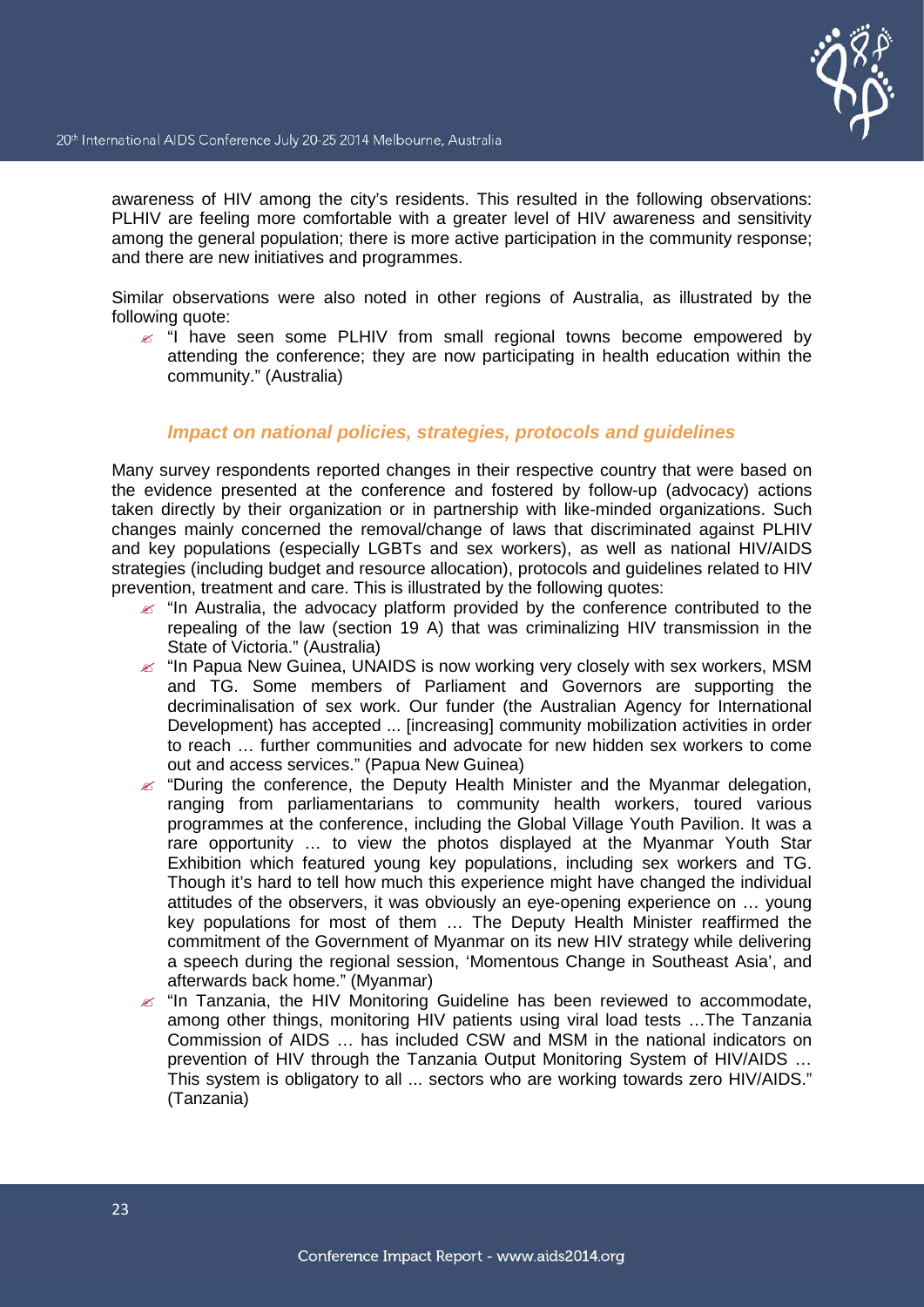20<sup>th</sup> International AIDS Conference July 20-25 2014 Melbourne, Australia

- $\mathscr{L}$  "Kenya's Ministry of Health (MoH) has committed to providing services to various key affected populations; this I believe has been partly influenced by the attendance of MoH officials at AIDS 2014." (Kenya)
- $\mathscr{L}$  "We learnt that LGBTs must not be left out in the struggle against HIV. During the conference, everyone was criticizing my country, Uganda, for the anti-gay legislation signed into law in February 2014. Since the conference and [thanks to] the advocacy we made, my country is changing ... and Uganda's Constitutional Court annulled that law." (Uganda)
- $\mathscr{L}$  "Our government is now putting more effort on the treatment of children who are HIV positive by providing proper medication as they were being treated with adult medication … In addition, the Ministry of Health and Child Care is now beginning to show interest in some key populations, such as sex workers. For example, sex work clinics have been established at static and mobile sites throughout the country to increase access to health services by sex workers." (Zimbabwe)
- $\epsilon$  "The Ministry of Health has taken the decision to include new drugs for HIV third-line treatment as part of the regular procurement of ARVs. Some of the partners working with us in the Ministry of Health have [increased their] efforts to support and fund activities for key populations." (Swaziland)
- $\mathscr{L}$  "Delegates from the National Agency for the Control of AIDS ... came back from the conference and launched the EMTCT of HIV programme in Nigeria which has kicked off in all the States." (Nigeria)
- $\mathscr{L}$  "ART initiation has considerably changed (in the national protocol) and been aligned with the WHO new quidelines/recommendations." (Burundi)
- $\mathscr{L}$  "The conference has contributed toward changing attitudes towards PrEP in advocacy organisations in Norway." (Norway)

With respect to the key information/evidence presented at the conference that contributed to the above-mentioned changes, survey respondents and interviewees made specific references to the following tools and themes:

- WHO consolidated guidelines on HIV prevention, diagnosis, treatment and care for key populations
- Lancet special series on sex workers (launched at the conference<sup>[11](#page-24-0)</sup>)
- UNAIDS 90-90-90 targets (launched at the conference)
- Global "20 by 20" campaign
- PrEP.

Some interviewees reported that despite the evidence presented at the conference and the endorsement of key strategies by attending governments, many countries that were expected to take follow-up actions had not done so. Examples include: India, which is yet to introduce viral load monitoring programmes; South Africa, which is yet to adopt PrEP; and the Caribbean, which is yet to implement the 90-90-90 strategy.

<span id="page-24-0"></span><sup>&</sup>lt;sup>11</sup> Delegates commented that this series contributed to improving research on sex workers, developing new programmes tailored specifically to their needs and characteristics, and providing evidence to justify the urgent need for decriminalization of sex work in the global effort to tackle the HIV epidemic.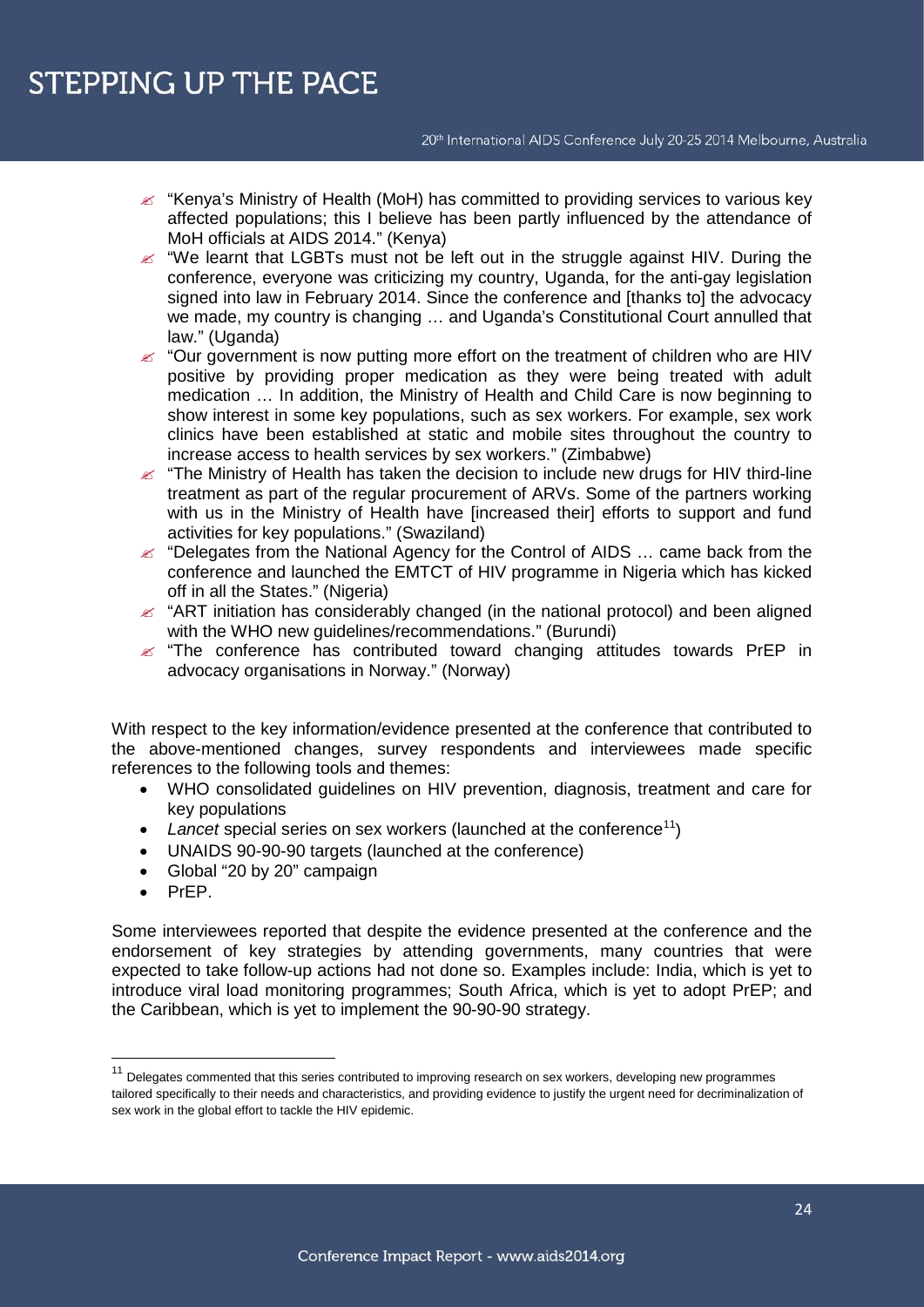

## *Impact on youth*

Youth and non-youth survey respondents and interviewees commented that as a result of the significant involvement of youth in the conference and their recognition during AIDS 2014, many youth partnerships have been created and/or strengthened since then. In addition, initiatives have been taken to better include youth and address their needs in existing programmes, along with new programmes fully dedicated to them. This is illustrated by the following quotes:

- $\ll$  "Many youth partners felt incredibly inspired at AIDS 2014 compared with previous conferences and really appreciated the recognition of youth issues in the rapporteur session and many other key sessions. Many new youth partnership were created following the conference and the existing ones have grown, such as the Youth Voices Count."
- $\epsilon$  "During the conference, we were able to make sure that figures of young people are included in the 90-90-90 strategy and joint regional platforms were formed. We now have a newsletter which is covering all the organisations that were able to come together and share their work with others."
- $\epsilon$  "During a meeting with UNICEF at the conference, Youth LEAD discussed the possibility of developing guidelines to assist and support young key populations and national stakeholders' capacity in making the case to focus on young key populations' issues using data. UNICEF then developed a comic book and Youth LEAD was also engaged in disseminating this book to several platforms, notably the 3<sup>rd</sup> Global Surveillance Summit held in May 2015, in Bangkok, Thailand."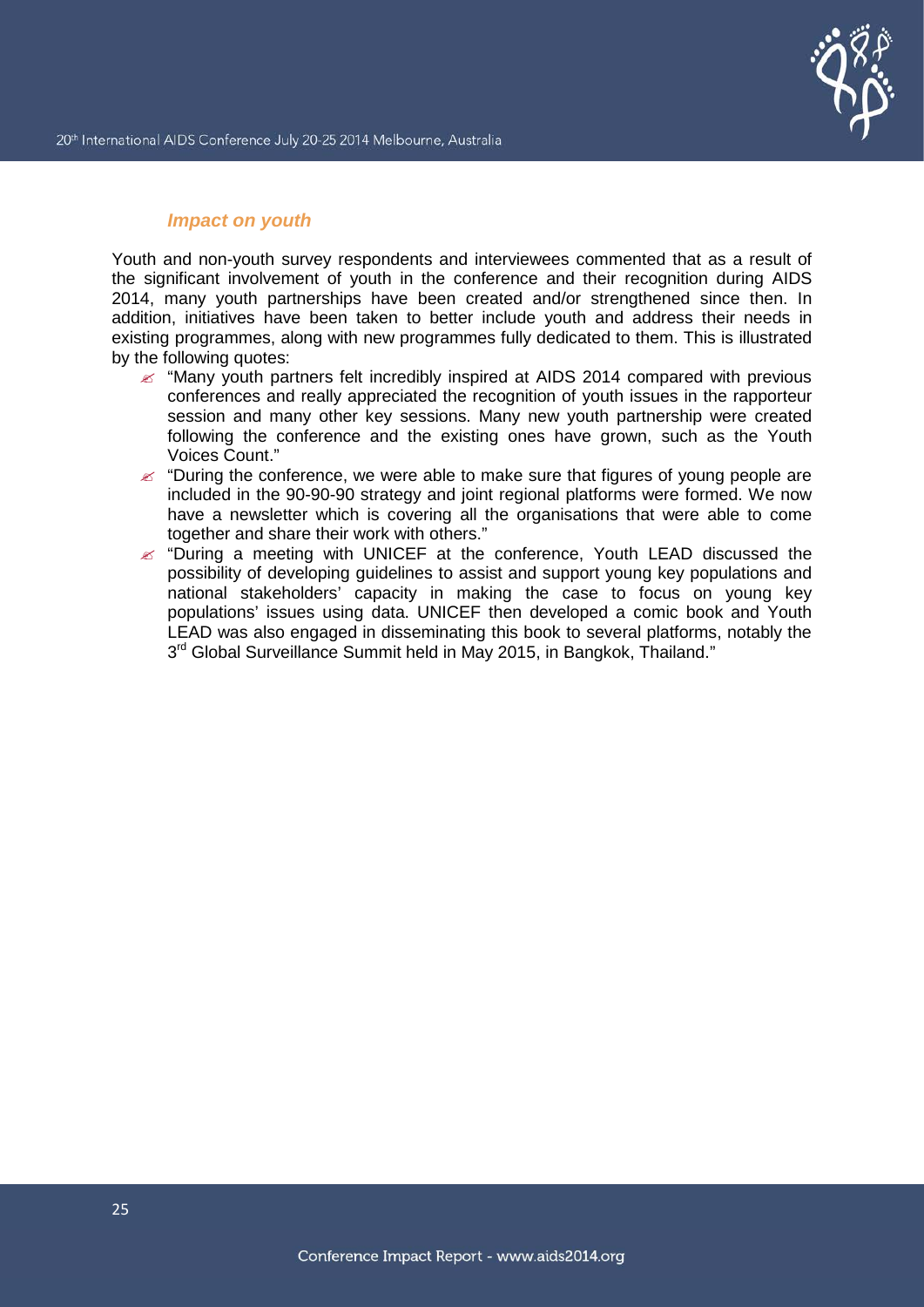# **CONCLUSION and RECOMMENDATIONS**

Results of the online survey completed by more than 500 conference delegates 10 months after AIDS 2014 demonstrate that the conference has had a marked positive impact on HIV knowledge, attitude, behaviour, practice and work of a wide range of stakeholders at different levels.

The life and work of many delegates has been clearly influenced by the conference. Many non-attendees were also able to benefit from AIDS 2014 thanks to the media coverage of the conference, conference online resources, and information shared by delegates during and after the conference with their constituencies, partners and colleagues.

The diversity of concrete examples (about the conference's influences) provided by survey respondents is a clear indication that the International AIDS Conference has the potential to continue to influence local, national, regional and global HIV responses in different areas, and serves as a catalyst for: the launch of key campaigns and strategies; policy change; updating of protocols and guidelines; better access to HIV-related services; increased awareness and advocacy; increased engagement of key leaders; increased funding of HIVrelated programmes; better collaboration between national, regional and international stakeholders; new research and initiatives; and increased attention to the rights of most-atrisk populations.

This impact assessment confirmed the results of the AIDS 2008, 2010 and 2012 follow-up surveys, proving that far more than being simply a five-day event, the International AIDS Conference is a key forum for those working in HIV and AIDS, influencing both delegates and their organizations and reaching many non-attendees, thus accelerating the local, national, regional and global response to HIV.

However, feedback from interviewees suggested that the momentum gained at the conference lapses very quickly and that many good intentions and initiatives are left behind. This is mainly due to lack of time, combined with financial, logistical and political constraints faced by delegates once they are back in their country; it is also a result of the lack of concrete action plans to move key conference messages forward.

Interviewees therefore recommended that organizations/delegations attending the conference be invited to develop action plans with adequate follow-up mechanisms. These action plans would not only enhance the impact of the International AIDS Conference, but would also help assess the extent to which new targets announced at the conference are translated into concrete actions at the country and community levels.

Although it is very challenging to get a comprehensive picture of the real impacts of the conference through a single online follow-up survey, it is recommended that similar surveys and interviews be conducted for future International AIDS Conferences. If budget and time permit, it would be also ideal to set up a team of key experts who would be responsible for tracking the implementation status of key commitments made at the conference (at the financial, policy and programmatic levels) and reporting on their progress at the next conference.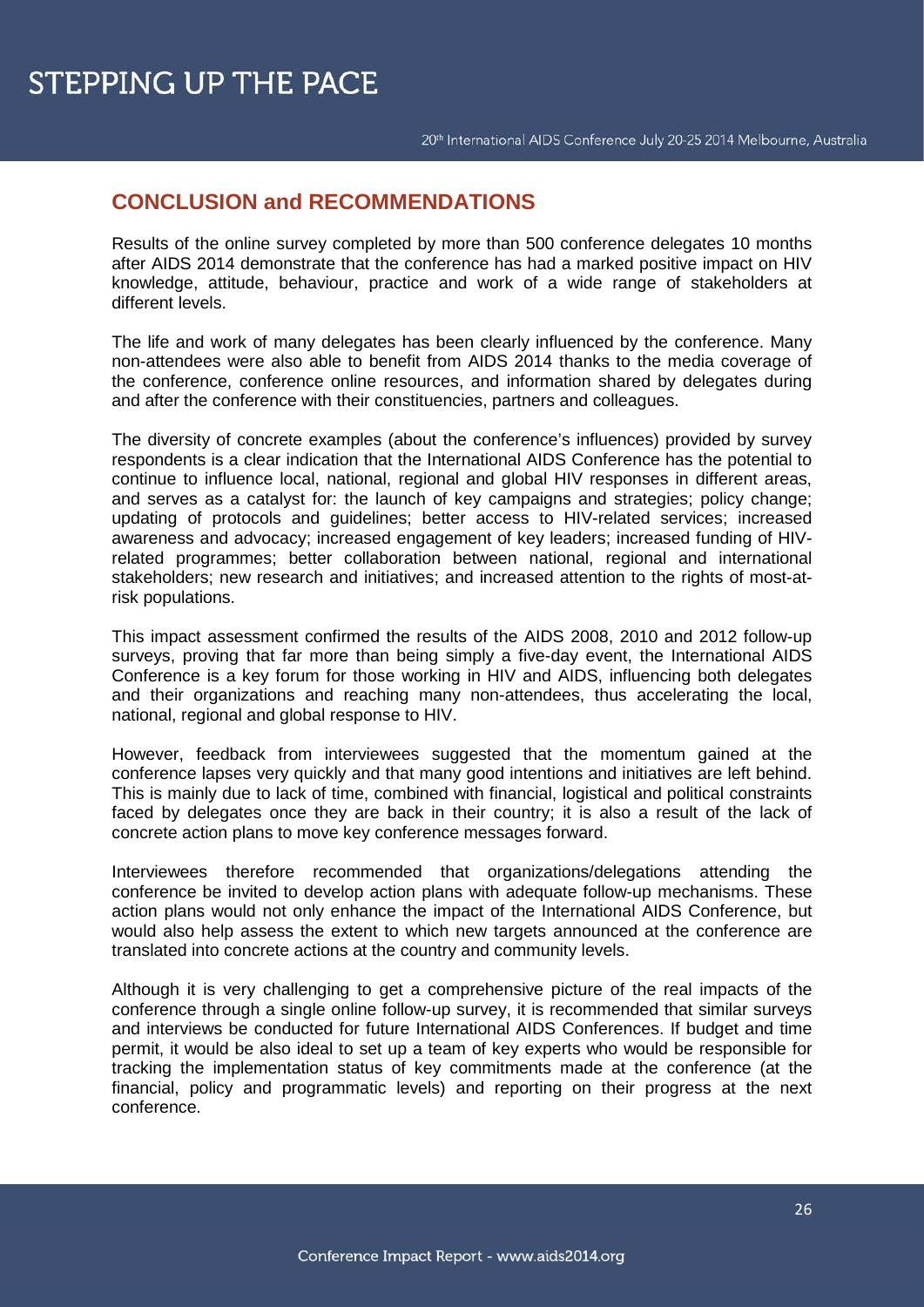

# **APPENDIX 1 – AIDS 2014 follow-up survey form**

- **1. Did you keep in contact with people you met for the first time at AIDS 2014?**
	- □ Yes
	- □ No
- **2. \*Did the conference influence your individual and/or organization's work in any way?**
	- □ Yes
	- $\Box$  No (skip next 2 questions go to Q3)

#### **2.1 Please select from the list below the types of influence the conference has had on your individual and/or organization's work and/or concrete actions taken as a result of attending AIDS 2014.**

*Select all that apply*

 $\Box$  Affirmed current work focus/strategy (e.g., the conference provided evidence that my organization's activities are aligned with the latest thinking/practices in HIV research)

- □ Adiusted/changed work focus/strategy
- □ Improved/refined work practices and/or methodologies
- □ Developed new or reviewed existing policies, procedures, guidelines and/or protocols
- □ Initiated new projects, programmes and/or research
- □ Extended and/or expanded existing projects, programmes and/or research
- □ Initiated advocacy or increased advocacy efforts
- □ Created new partnerships
- $\square$  Joined existing partnerships

 $\Box$  Shared information, best practices and/or skills gained at the conference with colleagues, managers and/or partners (e.g., through meetings, workshops, seminars, production and/or dissemination of reports/papers, emails, online forum, Facebook, Twitter, blogs, etc.)  $\Box$  Committed funds and/or non-financial resources towards enhancing the response to HIV

and AIDS

 $\Box$  Motivated me, colleagues, managers and/or partners in the work we do on HIV □ Other

#### **2.2 In the text box below, please provide a concrete example of how the conference has influenced your individual and/or organization's work, and specifically how you used what you gained at the conference.**

*Min 50 characters - Max 1,000 characters*

#### **3. \*Are you aware of any impact/influence AIDS 2014 has had on delegates and/or nonattendees?**

*For example, this could include new commitments (from donors, national governments and other key stakeholders), introduction or amendment of policies and regulations, launch or extension of HIV programmes and advocacy campaigns, change in behaviour/practice of key populations/groups, initiation of research projects at the local, national, regional or global level.*

- □ Yes
- $\Box$  No (skip Q3.1)
- □ Don't know (skip Q3.1)

**3.1 In the text box below, please provide a concrete example of what impact/influence AIDS 2014 has had on delegates and/or non-attendees**. We would be grateful if you could avoid general statements such as "the conference allowed us to increase advocacy efforts".

*Min 50 characters - Max 1,000 characters*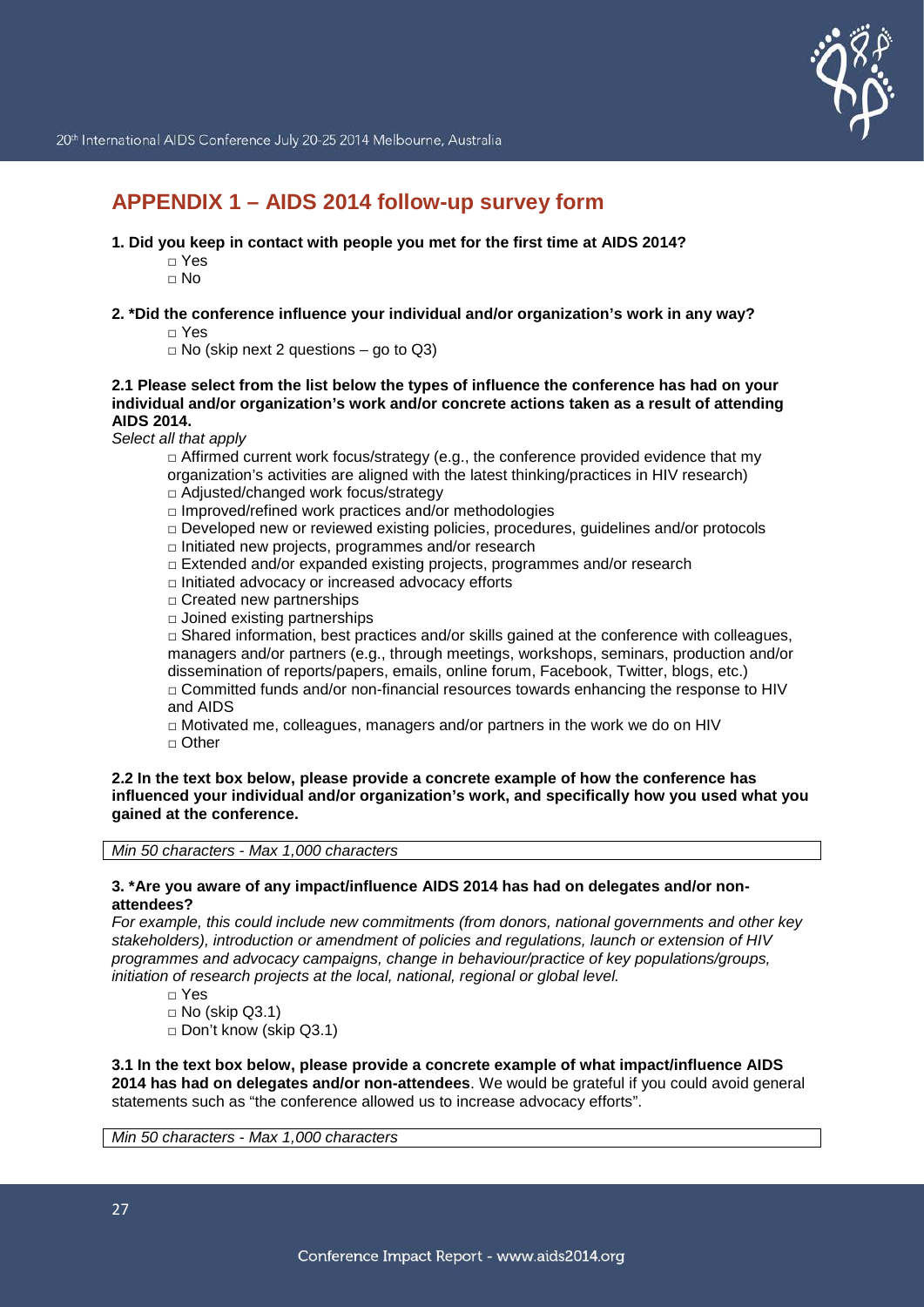# **APPENDIX 2 – Interview questionnaire**

### **1. What changes, if any, did you observe or hear about after the conference that can, in some way, be attributed to the conference?**

*Changes can be at different levels (policies, regulations, programmes, research, funding, etc.), at different scales (local, national, regional, global) and concern various components of the response to HIV and AIDS.*

**2. Did you observe or hear about any unexpected negative impacts of the conference? If so, please elaborate.**

### **3. What could be done and by whom to further enhance the impact of the International AIDS Conference (IAC)?**

**4. Are you aware of any obstacles that limited or hindered the impact of the conference? If so, please elaborate/explain.**

- *This includes the following short- to medium-term impacts:*
- *- application of new information/skills and lessons learnt*
- *- knowledge transfer*
- *- implementation of new guidelines, protocols, etc.*
- *- implementation of new policies, regulations, etc.*
- *- implementation of new initiatives, projects, collaborations that came out at the conference*
- *or to which the conference contributed*
- *- translation of new commitments/pledges to reality*

#### **5. Have you attended any previous IACs before AIDS 2014?**

If Yes, could you please specify the year and/or city of the IAC(s) you attended before AIDS 2014:

- If you attended only one IAC before AIDS 2014: Can you specify any change that can be attributed in some way to that conference?
- If you attended at least two IACs before AIDS 2014: Can you specify any change that can be attributed in some way to one of these conferences? Please specify the conference(s) you are referring to.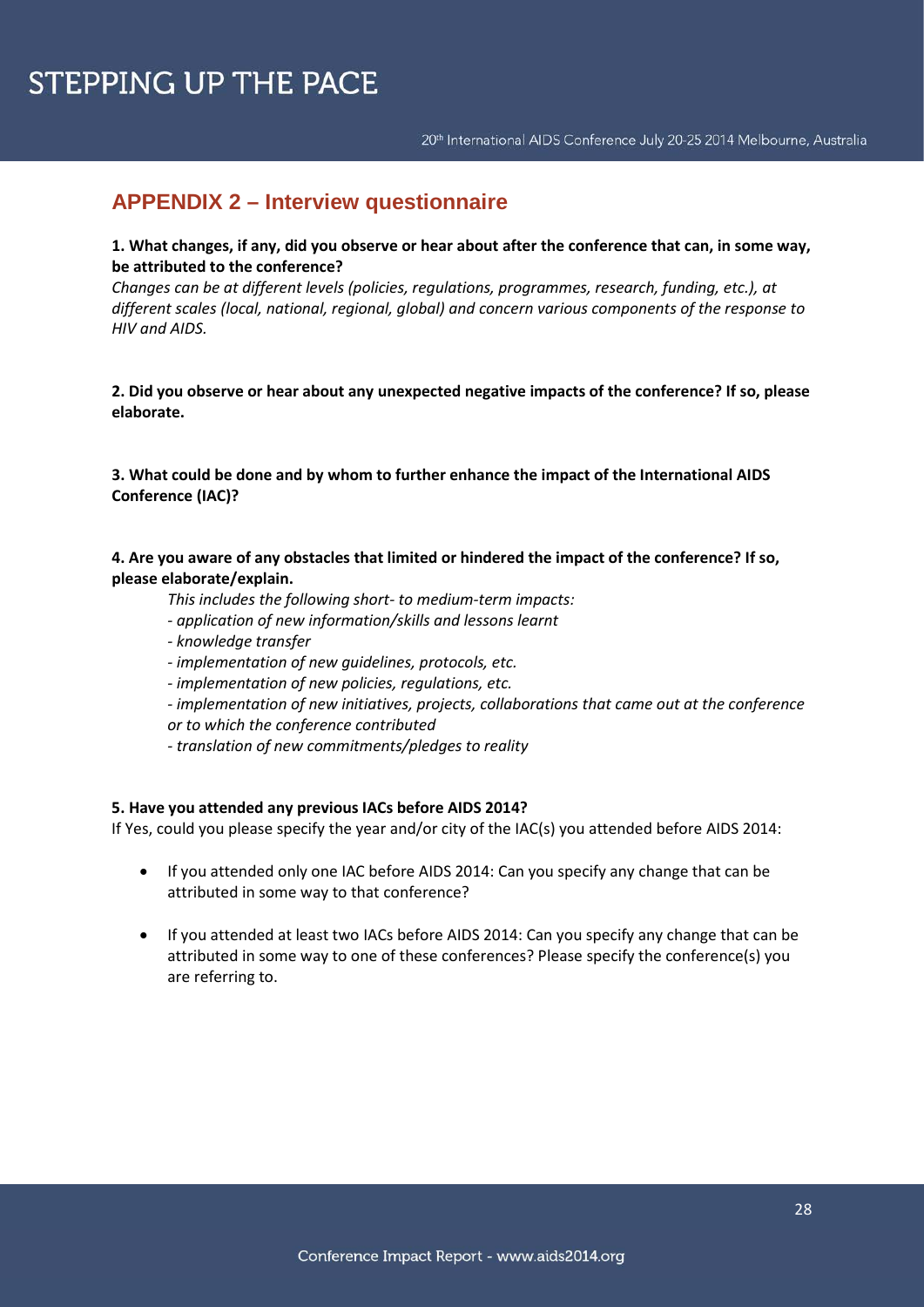

# **APPENDIX 3 – Profile of interviewees**

| Gender                  |                |
|-------------------------|----------------|
| Female                  | 6              |
| Male                    | 5              |
| <b>Region</b>           |                |
| Oceania                 | 4              |
| Asia                    | 3              |
| Europe                  | $\overline{2}$ |
| Latin America/Caribbean | 1              |
| Africa                  | 1              |

All interviewees had attended at least two IACs before AIDS 2014. No information was available on their age and number of years worked in the HIV field.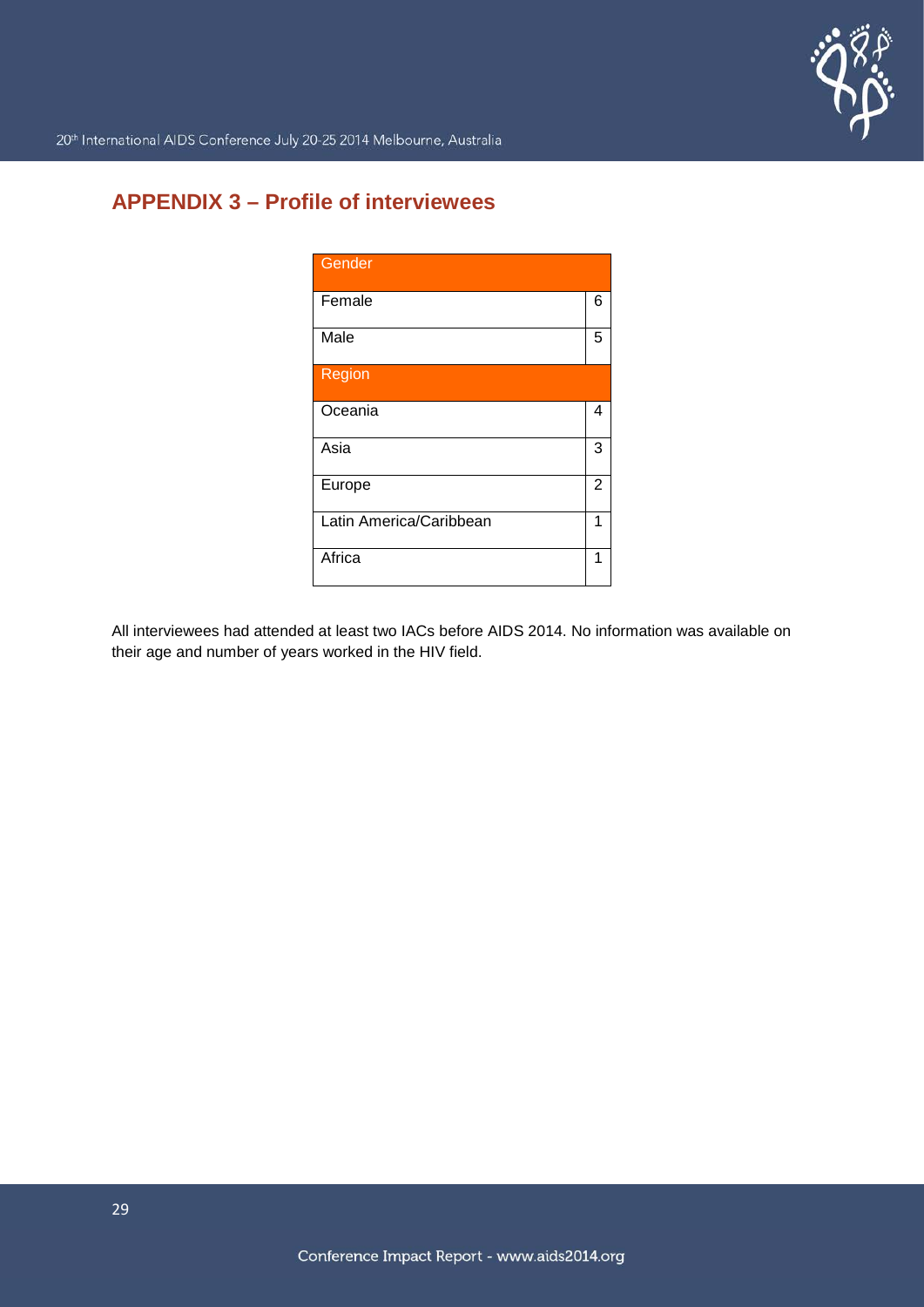# **APPENDIX 4 – List of countries and corresponding regions**

| <b>Sub-Saharan Africa</b>    | <b>Middle East and North Africa</b> | Republic of Korea                     |
|------------------------------|-------------------------------------|---------------------------------------|
| Angola                       |                                     | Taiwan, Province of China             |
| <b>Benin</b>                 | Algeria                             | <b>South and South-East Asia</b>      |
| <b>Botswana</b>              | <b>Bahrain</b>                      |                                       |
| <b>Burkina Faso</b>          | Djibouti                            | Afghanistan                           |
| <b>Burundi</b>               | Egypt                               | Bangladesh                            |
| Cameroon                     | Iraq                                | <b>Bhutan</b>                         |
| Cape Verde                   | <b>Islamic Republic of Iran</b>     | <b>Brunei Darussalam</b>              |
| Central African Republic     | Jordan                              | Cambodia                              |
| Chad                         | Kuwait                              | India                                 |
| Comoros                      | Lebanon                             | Indonesia                             |
| Congo, the Republic of       | Libya Arab Jamahiriya               | Lao People's Democratic Republic      |
|                              | Morocco                             | Malaysia                              |
| Democratic Republic of Congo | Oman                                | Maldives                              |
| <b>Equatorial Guinea</b>     | Palestinian Territory, Occupied     | Myanmar                               |
| Eritrea                      |                                     | Nepal                                 |
| Ethiopia                     | Qatar                               | Pakistan                              |
| Gabon                        | Saudi Arabia                        | Philippines                           |
| Gambia                       | Somalia                             | Singapore                             |
| Ghana                        | South Sudan                         | Sri Lanka                             |
| Guinea                       | Sudan                               | Thailand                              |
| Guinea-Bissau                | Syria Arab Republic                 | <b>Timor-Leste</b>                    |
| <b>Ivory Coast</b>           | Tunisia                             | Vietnam                               |
| Kenya                        | <b>United Arab Emirates</b>         | <b>Oceania</b>                        |
| Lesotho                      | Western Sahara                      | <b>American Samoa</b>                 |
| Liberia                      | Yemen                               | Australia                             |
| Madagascar                   | <b>Eastern Europe and</b>           | <b>Cook Islands</b>                   |
| Malawi                       | <b>Central Asia</b>                 | <b>Federated States of Micronesia</b> |
| Mali                         | Armenia                             | Fiji                                  |
| Mauritania                   | Azerbaijan                          | French Polynesia                      |
| <b>Mauritius</b>             | <b>Belarus</b>                      | Guam                                  |
| Mayotte                      | Georgia                             | Kiribati                              |
| Mozambique                   | Kazakhstan                          | <b>Marshall islands</b>               |
| Namibia                      | Kyrgyzstan                          | Nauru                                 |
| Niger                        | Moldova, Republic of                | New Caledonia                         |
| Nigeria                      | <b>Russian Federation</b>           | New Zealand                           |
| Rwanda                       | Tajikistan                          | <b>Niue</b>                           |
| Sao Tome and Principe        | Turkmenistan                        | Norfolk Islands                       |
| Senegal                      | Ukraine                             |                                       |
| Seychelles                   | Uzbekistan                          | Northern Mariana Islands              |
| Sierra Leone                 | <b>East Asia</b>                    | Palau                                 |
| South Africa                 |                                     | Papua New Guinea                      |
| Swaziland                    | China                               | Pitcairn                              |
| Tanzania, United Republic of | Democratic People's Republic of     | Samoa                                 |
| <b>Togo</b>                  | Korea                               | Solomon Islands                       |
| Uganda                       | Hong Kong                           | <b>Tokelau</b>                        |
| Zambia                       | Japan                               | Tonga                                 |
| Zimbabwe                     | Macao                               | Tuvalu                                |
|                              | Mongolia                            | Vanuatu                               |
|                              |                                     |                                       |

Wallis and Futuna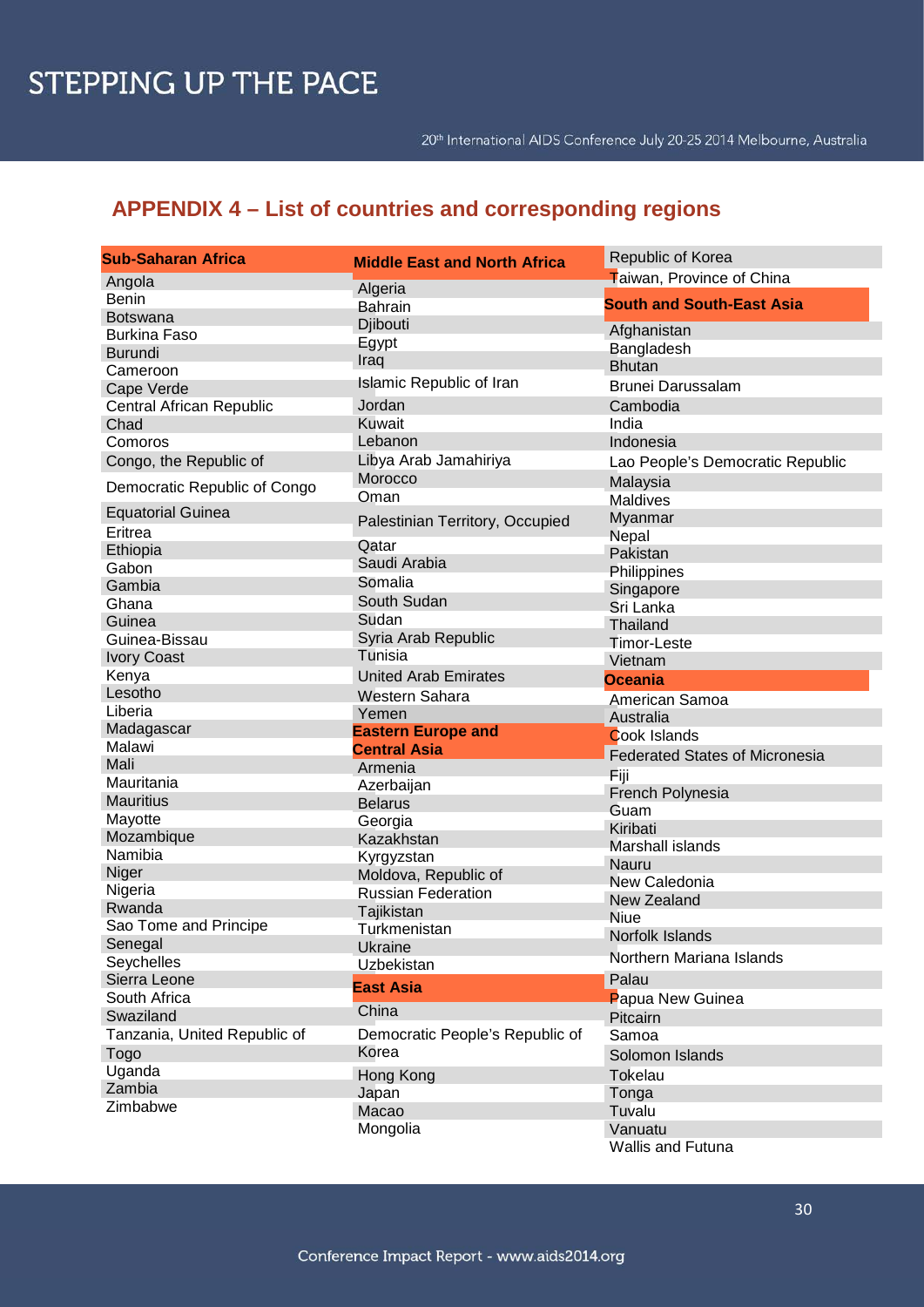

| <b>Central and South America</b> | Dominican Republic                | Estonia            |
|----------------------------------|-----------------------------------|--------------------|
|                                  | Grenada                           | Finland            |
| Argentina                        | Guadeloupe                        | France             |
| <b>Belize</b>                    | Haiti                             | Germany            |
| <b>Bolivia</b>                   | Jamaica                           | Greece             |
| <b>Brazil</b>                    | Montserrat                        | Holy See (Vatican) |
| Chile                            | <b>Netherlands Antilles</b>       | Hungary            |
| Colombia                         | <b>Puerto Rico</b>                | Iceland            |
| Costa Rica                       | Saint Helena                      | Ireland            |
| Ecuador                          | Saint Kitts and Nevis             | <b>Israel</b>      |
| El Salvador                      | Saint Lucia                       | Italy              |
| Falkland Islands (Malvinas)      | Saint Pierre and Miquelon         | Kosovo             |
| French Guiana                    |                                   | Latvia             |
| Guatemala                        | Saint Vincent and the Grenadines  | Liechtenstein      |
| Guyana                           | <b>Trinidad and Tobago</b>        | Lithuania          |
| Honduras                         | <b>Turks and Caicos Islands</b>   | Luxembourg         |
| Nicaragua                        | Virgin Islands, British           | Macedonia, FYR     |
| Panama                           |                                   | Malta              |
| Paraguay                         | Virgin Islands, US                | Monaco             |
| Peru                             | <b>North America</b>              | Montenegro         |
| South Georgia & the South        | Canada                            | Netherlands        |
| Sandwich                         | Mexico                            | Norway             |
| Suriname                         | <b>United States of America</b>   | Poland             |
| Uruguay                          |                                   | Portugal           |
| Venezuela                        | <b>Western and Central Europe</b> | Romania            |
| <b>Caribbean</b>                 | Albania                           | San Marino         |
| Anguilla                         | Andorra                           | Serbia             |
| Antigua and Barbuda              | Austria                           | Slovakia           |
| Aruba                            | Belgium                           | Slovenia           |
| <b>Bahamas</b>                   | Bosnia & Herzegovina              | Spain              |
| <b>Barbados</b>                  |                                   | Sweden             |
| Bermuda                          | <b>Bulgaria</b><br>Croatia        | Switzerland        |
| Cayman Islands                   |                                   | Turkey             |
| Cuba                             | Cyprus<br><b>Czech Republic</b>   | United Kingdom     |
| Dominica                         | <b>Denmark</b>                    |                    |
|                                  |                                   |                    |